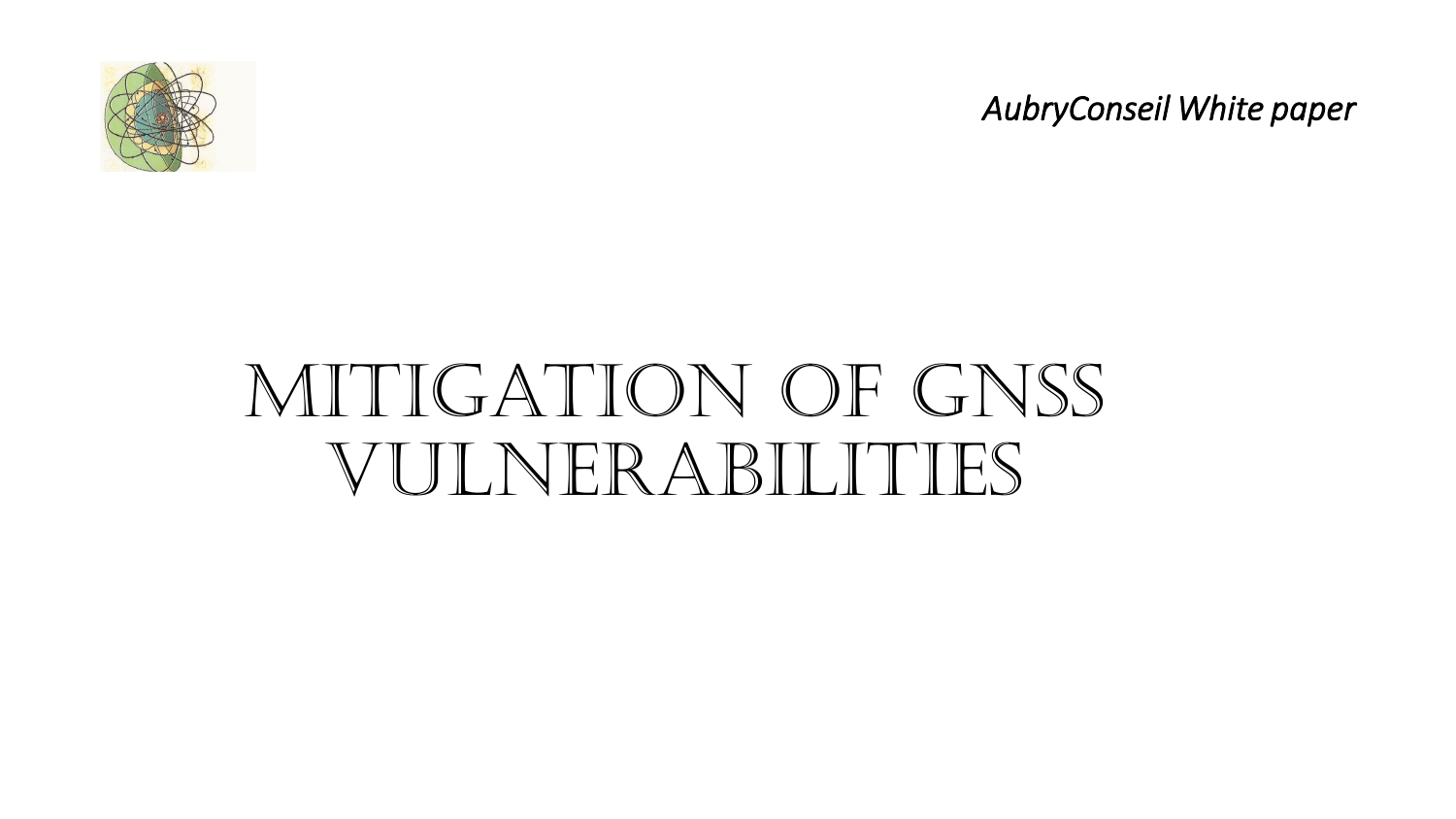

- Time *more generally P N T*  is everywhere in our lives and systems
- As key contributor to Critical Infrastructure, Time is a very sensitive asset
- GNSS-based timing: the most commonly used, *but HIGHLY VULNERABLE*
- GNSS-BACK UP strategies
	- Improved resilience GNSS receiver (HW, SW, network)
	- GNSS augmentation data (EGNOS, WAAS…)
	- PNT Alternative
		- Fiber (AM; protocol,…) , RF (pseudolite network, LW, …) LEO,
	- Towards hybridation of PNT sources for better operation ability:

### **availability, thrustability,**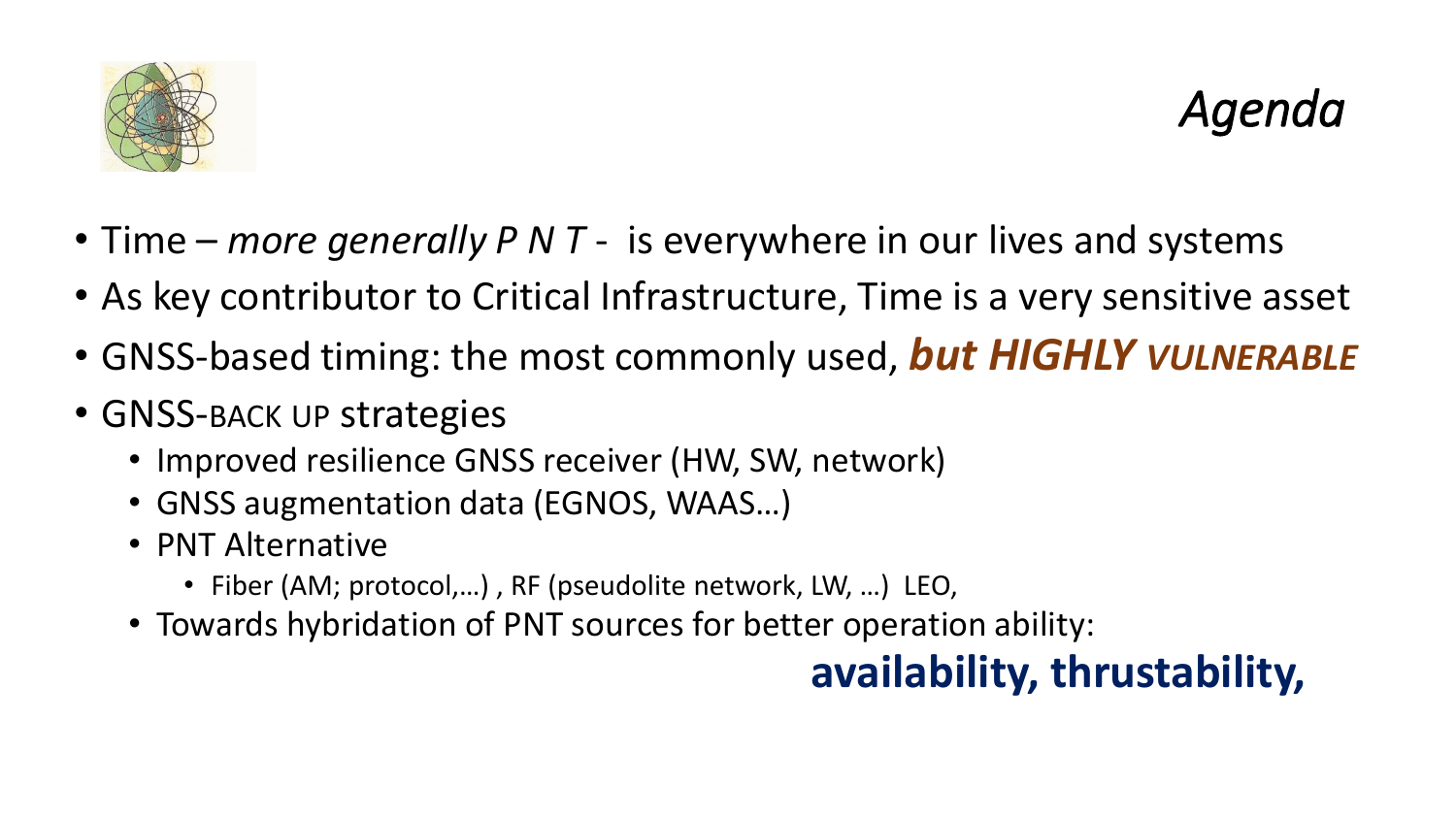### *GNSS Vulnerabilities mitigation*



- The user point of view
	- When we make use of GNSS signal, for any of the P,N,T feature (Positionning, Navigation, Timing) for a given system (including our daily life), key words are:
		- *accuracy* (defined by the user system objectives and operation**),**  *availability, thrustability, traceability* and *cyber-criminality resistant*
- Since the well known "GNSS vulnerability VOLPE report" released in 2001 [1], and from many GNSS-receivers jamming and spoofing reports, nobody can ignore that GNSS signal, at the receiver level, is **DEEPLY vulnerable**. 50 US\$ jammer are offered on the net, and the original "customer" (back in the 90's) of such devices were taxi drivers, truck drivers who do not want their "boss" to know where they are and what they are doing….
- Since those good old time, unfortunately, cyber-criminal learned how to play with such devices,….
- In parallel, the digitalization of our world bring IP and telecom in all and every system, either for a proper time-based or location-based operation, or through its remote management access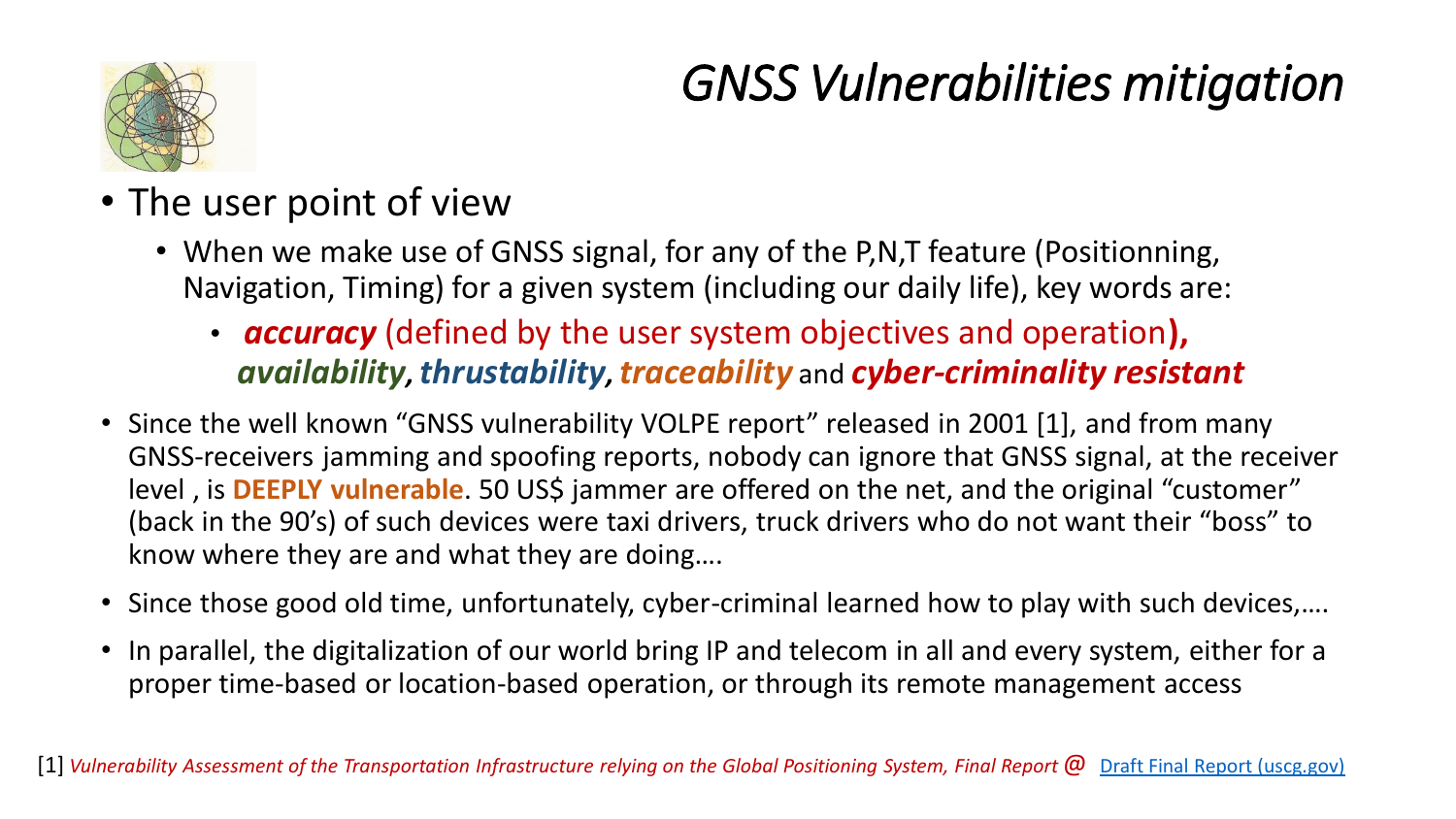

## *Where do we need good time*

*(good means accurate, traceable, thrustable, available ….)*

- ➢ Fintech
- $\triangleright$  Telecom (fix line, wireless)
- $\triangleright$  Data Center, IaaS, Cloud computing
- $\triangleright$  smart Grid, energy distribution,
- $\triangleright$  security : time stamped data flow,
- $\triangleright$  critical infrastructure timing,
- ➢ airport, rail transportation (GNSS back up or stand alone synchronization solution)
- $\triangleright$  timing in encryption
- $\triangleright$  time stamping (documents, paper free,...)
- $\triangleright$  potential new application (autonomous cars, synchronized pseudolite, secure data time stamping, raw data time stamping…)
- $\triangleright$  Timing in time-sensitive critical Infrastructure
- $\triangleright$  Timing in security technologies
- $\triangleright$  Timing in IoT
- ➢ TaaS concept

 $\sum_{n=1}^{\infty}$ 

- *[1[\]www.rime.inrim.it/H2020-Demetra/project-overview](http://www.rime.inrim.it/H2020-Demetra/project-overview)*
- *[2] [www.clonets.eu;](http://www.clonets.eu/) CLONETS report and deliverable*
- *[3] Time-Aware Applications, Computers, and Communication Systems (TAACCS), NIST et al. M;Weiss et*
- *al., [Time-Aware Applications, Computers, and Communication Systems \(TAACCS\) \(nist.gov\)](https://nvlpubs.nist.gov/nistpubs/TechnicalNotes/NIST.TN.1867.pdf)*
- *[4] [www.gsa.europa.eu/market/market-report](http://www.gsa.europa.eu/market/market-report)*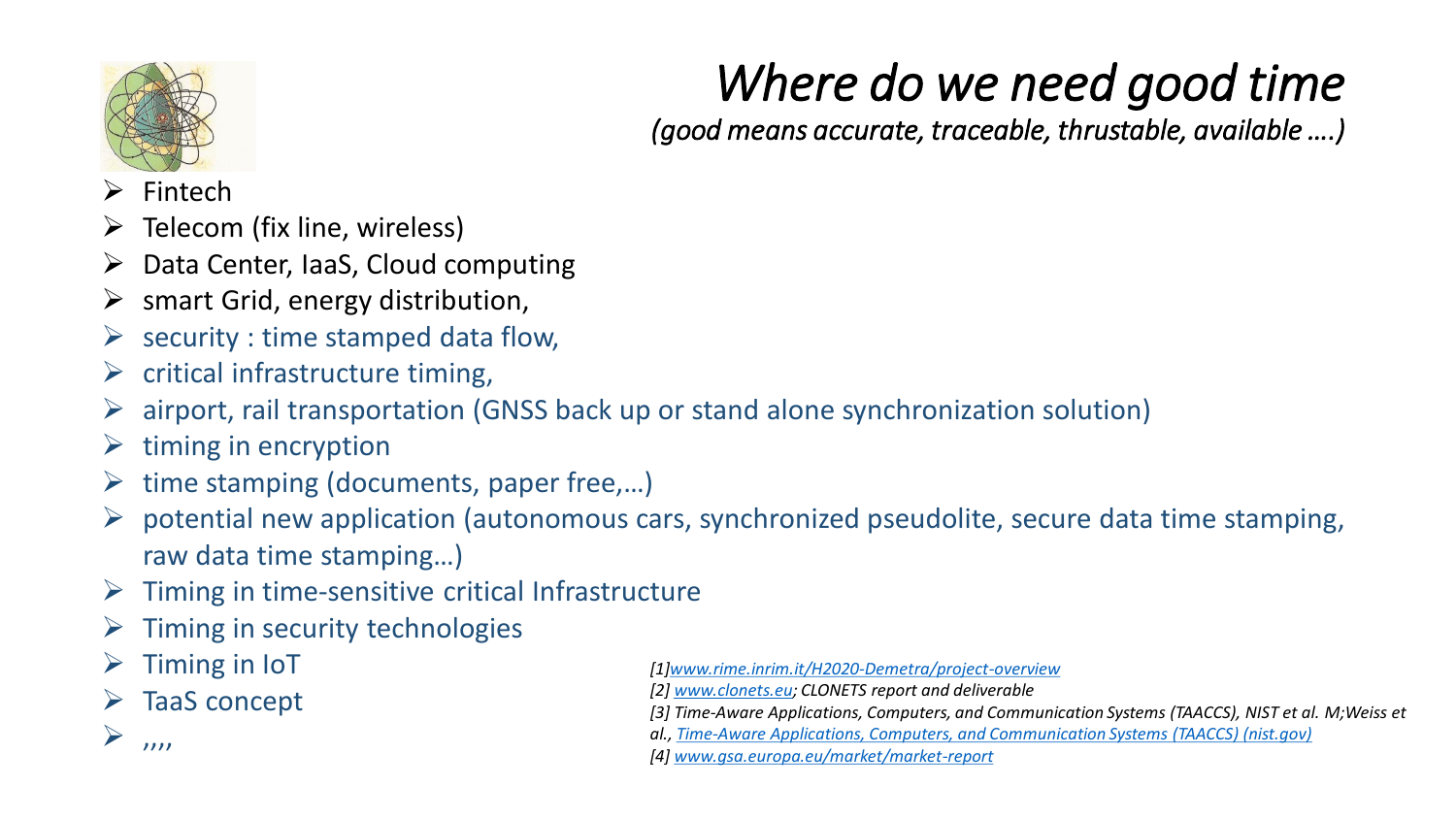

### *Critical Infrastructures*

Since the early 2000's , the need to identify and protect the so-called « Critical Infrastucture » was identified, and pave the way towards protective action request,

« Critical Infrastructure » are defined as

« SYSTEMS AND ASSETS, WHETHER PHYSICAL OR VIRTUAL, SO VITAL THAT THE INCAPACITY OR THE DESTRUCTION OF SUCH SYSTEMS AND ASSETS WOULD HAVE A DEBILITATING IMPACT ON SECURITY, NATIONAL ECONOMY SECURITY, NATIONAL PUBLIC HEALTH OR SAFETY, OR ANY COMBINATION"

Or

"INFRASTRUCTURE WHOSE MALFUNCTION MAY AFFECT SERIOUSLY THE ECONOMY, SECURITY, THE WELL BEHAVE OF PEOPLE'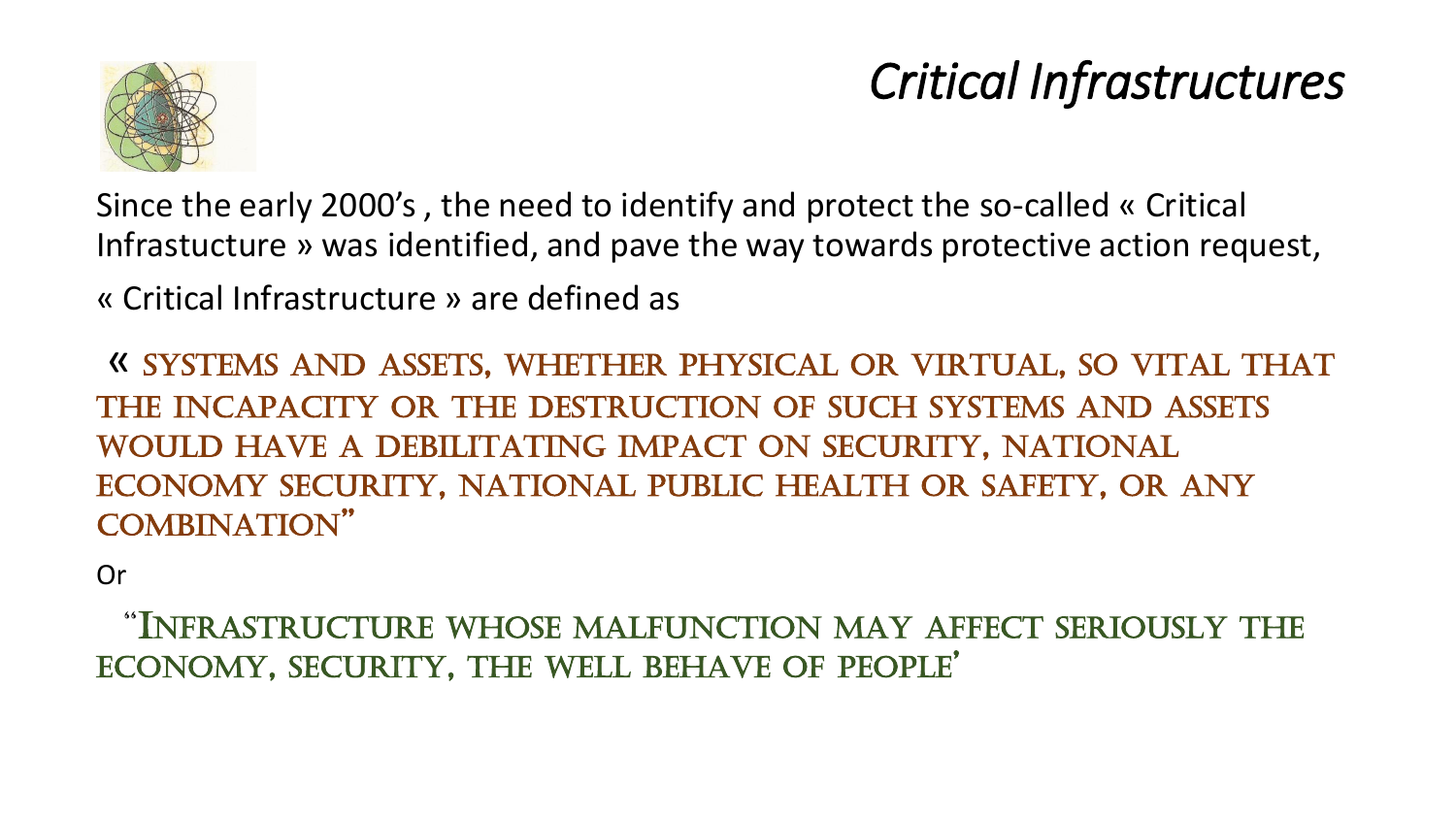

### *Critical Infrastructures*

### CI infrastructure involve all domain of private, public and social daily life:

• *General administration (public offices, official and Governmental offices and infrastructure),…Telecommunication (voice, data, intenet, video, information emergency channels) ; Electricity generation, transport and interconnection ; Power plants (gas, oil, coal, nuclear power, DER ; Security services (police, military, justice, fire brigade, amblances); Water supply (drinking water, waste management)); Transportation systems (energy supply, air transportation,, airports, harbours, railway network, inland shipping, road traffic management…); Public health (hospitals, medical care and services, ambulances); Agriculture, food production and distribution; Economic sector; Goods and services (logistic, ) and financial services (banking, HFT,… ); and all the IT related to them*

*<sup>[1]</sup> [https://ec.europa.eu/home-affairs/what-we-do/policies/crisis-and-terrorism/critical-infrastructure\\_en](https://ec.europa.eu/home-affairs/what-we-do/policies/crisis-and-terrorism/critical-infrastructure_en)*

*<sup>[2]</sup> Protecting Time-Sensitive Critical Infrastructure Systems, webinar, November 15, 2018, [Orolia](https://www.orolia.com/), NIST & Dana Goward, President, Resilient Navigation and Timing Foundation*

*<sup>[3]</sup>* DHS Department of Homeland Security, Improving the Operation and Development of Global Positioning System (GPS) Equipment Used by Critical Infrastructure www.navcen.uscg.gov/pdf/gps/Best%20Practices%20for%20Improving%20the%20Operation%20and%20Development%20of%20GPS%20Equipment.pdf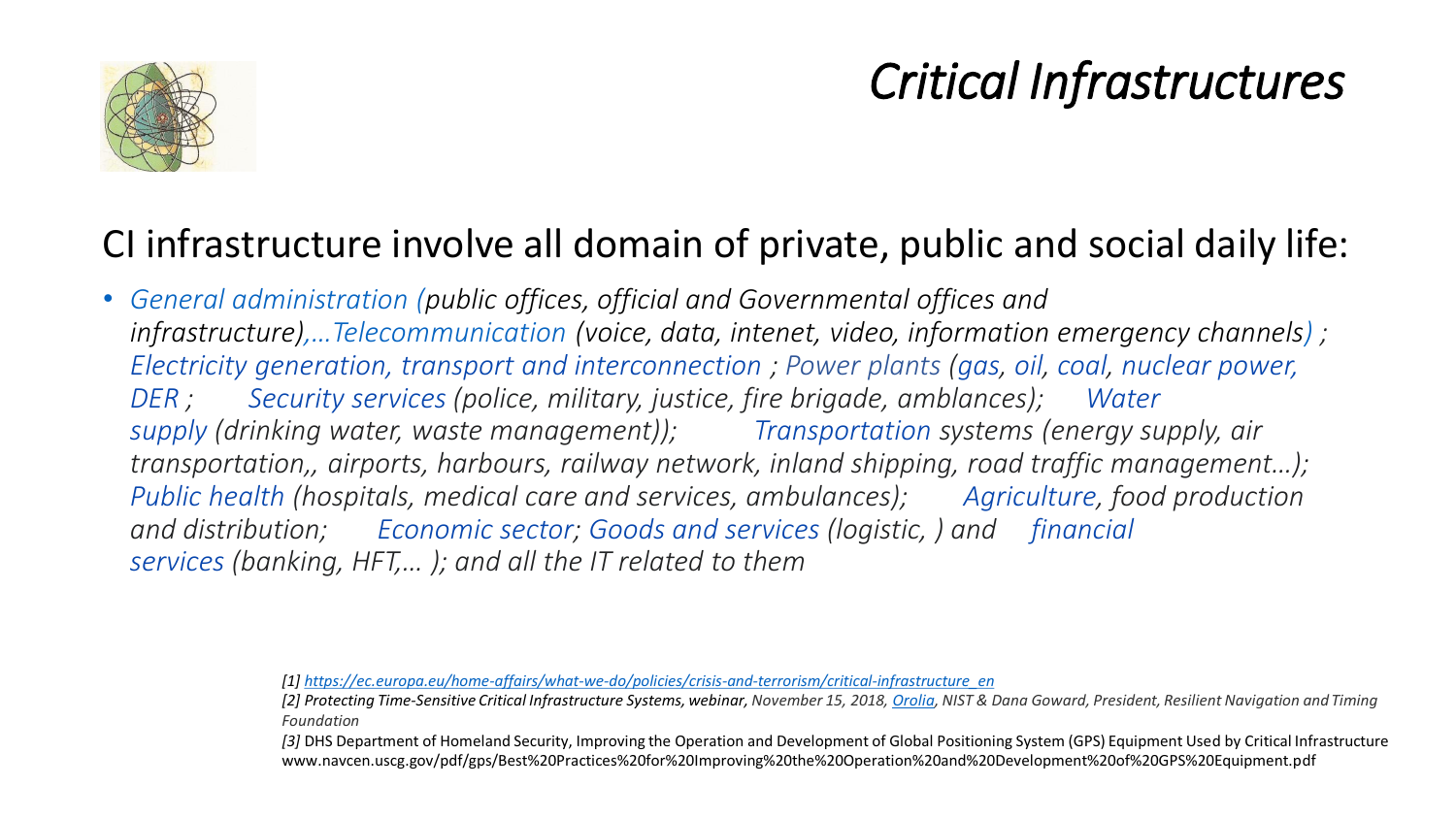

## *Critical Infrastructure domain*

- *Electricity & energy production center, interconnection, pipeline transport*
- *Chemical industries (Seveso plant[s\)](https://en.wikipedia.org/wiki/Hazardous_waste) hazardou[s](https://en.wikipedia.org/wiki/Hazardous_waste) waste , nuclear plant, nuclear waste management, soli[d](https://en.wikipedia.org/wiki/Solid_waste) waste*
- *Hospitals, rescue services operation*
- *Telecommunication buildings, networks connection, Base station, microwave links…*
- *Utilities*
- *Airports, ports, train station, rail interconnection; roads; lighthouses; mass transit*
- *Underground transportation, Parks*
- *Public housing state schools public spaces*
- *Water supply, reservoirs, water towers, dams, levees, irrigation channels, sluices weirs wastewater, sewage*
- 
- *CI operating center [\[1\] https://ec.europa.eu/home-affairs/what-we-do/policies/crisis-and-terrorism/critical](https://ec.europa.eu/home-affairs/what-we-do/policies/crisis-and-terrorism/critical-infrastructure_en)infrastructure\_en*
	- *[2] [www.gsa.europa.eu/european-gnss/gnss-market/gnss-user-technology-report](http://www.gsa.europa.eu/european-gnss/gnss-market/gnss-user-technology-report)*
	- *[3] [www.gsa.europa.eu/market/market-report](http://www.gsa.europa.eu/market/market-report)*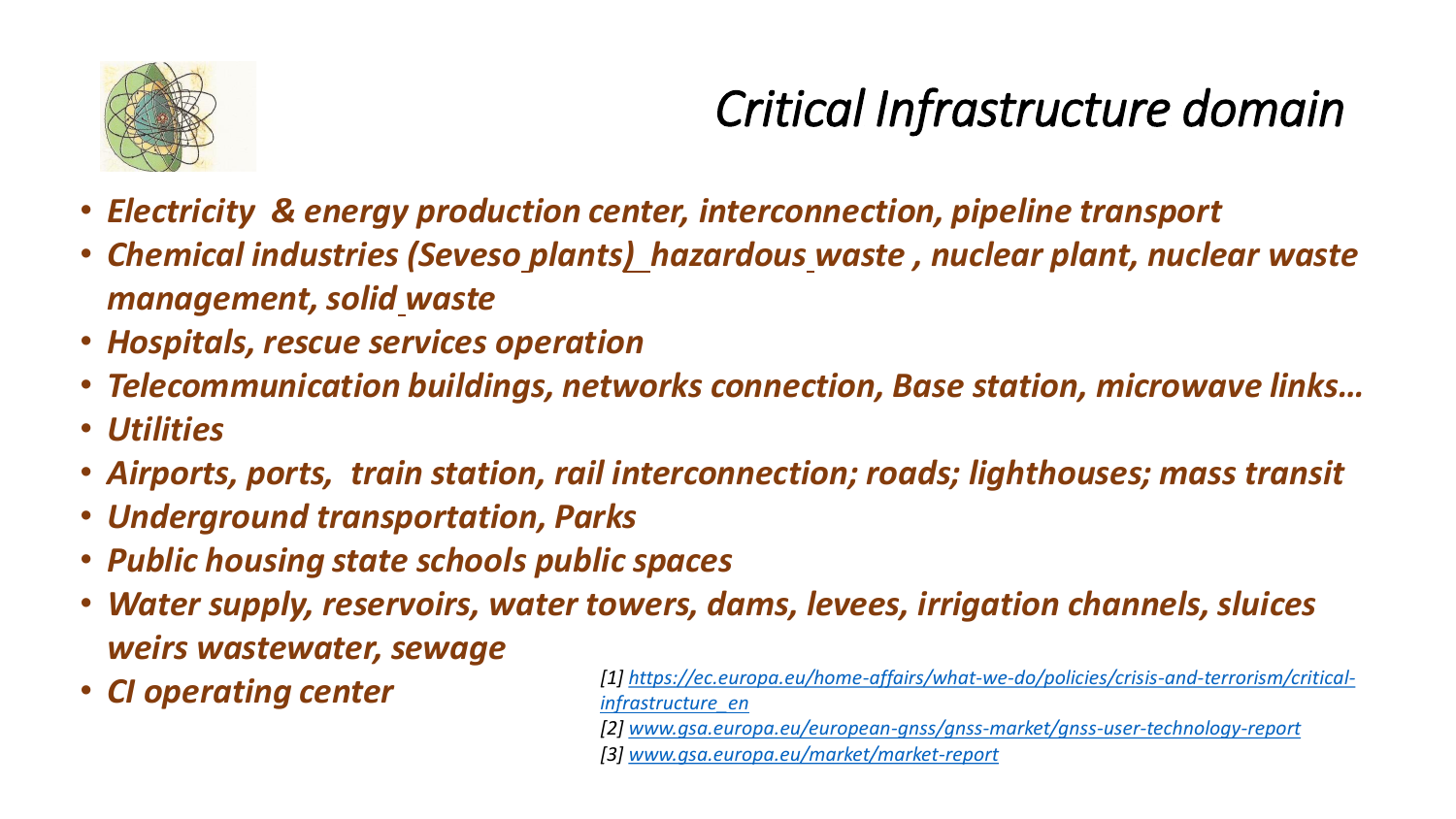

### *Time-sensitive critical infrastructure some littérature (short extract…)*

### *[1] Exploiting a Natural Network Effect for Scalable, Fine-grained Clock Synchronization;*

*Y. Geng, S. Liu, et al. Proceedings of the 15th USENIX Symposium on Networked Systems Design and Implementation (NSDI '18). April 9–11, 2018 • Renton, WA, USA ; ISBN 978-1- 939133-01-4; https://www.usenix.org/conference/nsdi18/presentation/geng [2] Globally synchronized time via datacenter networks, LEE, K. S., et al. Proceedings of the 2016 conference on ACM SIGCOMM 2016 Conference (2016), ACM, pp. 454–467. [3]. Time, clocks, and the ordering of events in a distributed system, LAMPORT, L ; Communications of the ACM 21, 7 (1978), 558– 565. [4] The Forrester Wave™: Database-As-A-Service, Q2 2019, The 12 Providers That Matter Most And How They Stack Up, Noel Yuhanna, June 2019 [5] https://www.srgresearch.com/research/datacentre infrastructure*

### **Time Enables Critical Infrastructures**



*Courtesy Microsemi*

### *Energy & Smart Grid Specific Data Center specific*

*[1] SEREC - Swiss Electromagnetics Research and Engineering Centre –*

*« Electromagneticsin Renewable Energies », ETH Zürich, 9th November 2012*, in ESC Energy Science Center( Homepage - ESC – [Energy Science Center \(ESC\) | ETH Zurich](https://esc.ethz.ch/) [2] [www.epfl.ch/research/domains/sccer-furies/](http://www.epfl.ch/research/domains/sccer-furies/)

### *[3] NASPI*

*[www.naspi.org/sites/default/files/reference\\_documents/naspi\\_distt\\_synchrophasor\\_](http://www.naspi.org/sites/default/files/reference_documents/naspi_distt_synchrophasor_monitoring_distribution_20180109.pdf) monitoring\_distribution\_20180109.pdf*

### *Timing in PMU*

*[1] "IEEE standard for synchrophasormeasurements for power systems," IEEE Std C37.118.1-2011 (Revision of IEEE Std C37.118-2005), pp.1–61, Dec 2011. [2] Time synchronization in the electric power system," NASPI Time Synchronization Task Force, 2017*

Transport : Air, rail road, sea, radar, IT infrastructure in CI Time stamping, legal signature Encryption, Event time stamping, neutral data time stamping..

### *Fintech Specific*

*Telecom mobile & fix 'transport' specific [1] Ericsson white paper : S;Ruffini, [5G synchronization requirements and solutions \(ericsson.com\)](https://www.ericsson.com/48e592/assets/local/reports-papers/ericsson-technology-review/docs/2021/5g-synchronization-requirements-and-solutions.pdf)*

*[1] [GSM XE.pdf \(ahti.fr\)](http://www.ahti.fr/cahiers/c24/GSM%20XE.pdf) & (Microsoft PowerPoint - [La gen\350se de la norme GSM\) \(ahti.fr\)](http://www.ahti.fr/cahiers/c6/GENESE%20DE%20LA%20NORME%20GSM%20(P.%20Dupuis).pdf)*

*[3] Mobile Bakhaul, an overview, June 19, 2019 , GSMA Future Networks* 

*[3] Precision Time transfer using IEEE 1588 over OTN through a commercial optical Telecommunication Network, M.Weiss et al;, NIST T&F division, Microsemi et USNO, IEEE instrumentation and Measurement Society, 2016, DOI: [10.1109/ISPCS.2016.7579503](https://doi.org/10.1109/ISPCS.2016.7579503), ,*

*[4] Ethernet Time Transfer through a U.S. Commercial Optical Telecommunications Network, ; M. Weiss, L. Cosart, and J. Hanssen Proc. 2014 PTTI Mtg., 214-220, (2014)*

*[5] Synchronization as a Service; How to provide phase and time of day information using PTP over a transport network; challenges and solutions, NOKIA white paper*

*[6] OTN networks: ITU G-709 (interface for OTN), G-798 (hierarchy and functional blocks in OTN) , G-872 (OTN [architecture\), VIAVI white paper, www.viavisolutions.com/en-us/literature/next-generation-optical-transport-networks](http://www.viavisolutions.com/en-us/literature/next-generation-optical-transport-networks-white-paper-en.pdf)white-paper-en.pdf; G-709, The Optical Transport Network (OTN), VIAVI White paper, www.viavisolutions.com/enus/literature/g709-optical-transport-network-otn-white-paper-en.pdf* 

*[1] <https://www.fca.org.uk/mifid-ii/1-overview> [2] [www.orolia.com/mifid-white-paper](http://www.orolia.com/mifid-white-paper) [3]: [www.npl.co.uk/npltime](http://www.npl.co.uk/npltime) [\[7\] https://www.nist.gov/pml/time-and-frequency-division/time-services/nist](https://www.nist.gov/pml/time-and-frequency-division/time-services/nist-authenticated-ntp-service)authenticated-ntp-service [\[8\] www.deutsche-boerse.com/exchange-en/resources/initiatives/technical](http://www.deutsche-boerse.com/exchange-en/resources/initiatives/technical-changes/high-precision-time-white-rabbit-pilot)changes/high-precision-time-white-rabbit-pilot*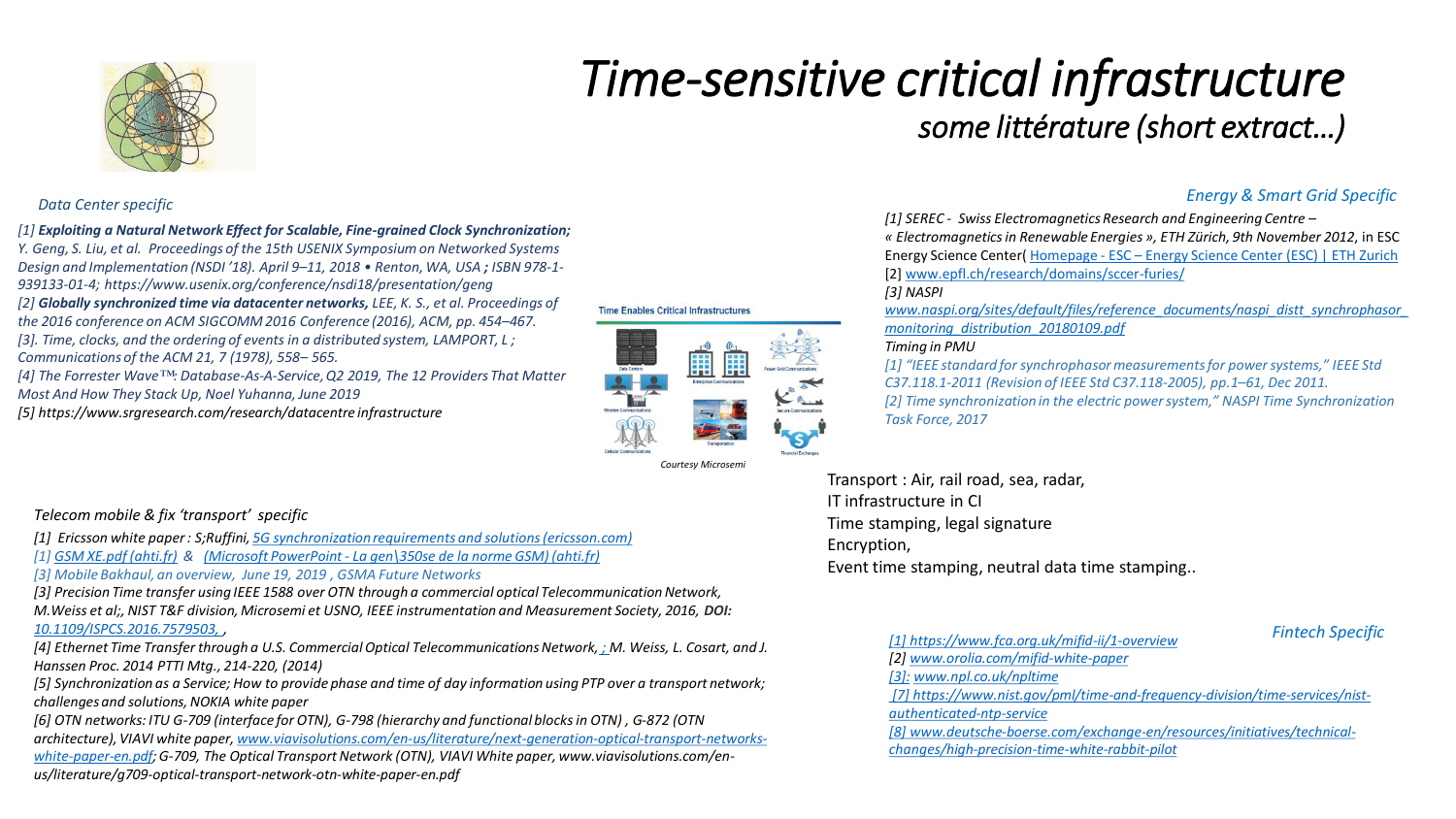

### *GNSS Vulnerabilitiesimpact*

- Global economic cost, evaluation by London Economic [6]
	- Takes into account all and every impact
	- Assumes total vanish of GNSS signal, assumes no back-up, no holdover capability
	- *Conclude to a global economical cost of 5 b£ (5 Billions!) per week of GNSS disruption for UK …*

*[4] DHS Department of Homeland Security,* Improving the Operation and Development of Global Positioning System (GPS) Equipment Used by Critical Infrastructure *[www.navcen.uscg.gov/pdf/gps/Best%20Practices%20for%20Improving%20the%20Operation%20and%20Develo](http://www.navcen.uscg.gov/pdf/gps/Best%20Practices%20for%20Improving%20the%20Operation%20and%20Development%20of%20GPS%20Equipment.pdf) pment%20of%20GPS%20Equipment.pdf [5]* [Protecting Time-Sensitive Critical Infrastructure Systems -](https://rntfnd.org/2018/11/21/protecting-time-sensitive-critical-infrastructure-systems-gps-world-webinar-on-demand/) GPS World Webinar on Demand | RNTF (rntfnd.org)*, [Orolia](https://www.orolia.com/), NIST & Dana Goward, President, Resilient Navigation and Timing Foundation [6]* [The economic impact on the UK of a disruption to GNSS -](https://www.gov.uk/government/publications/the-economic-impact-on-the-uk-of-a-disruption-to-gnss) GOV.UK (www.gov.uk)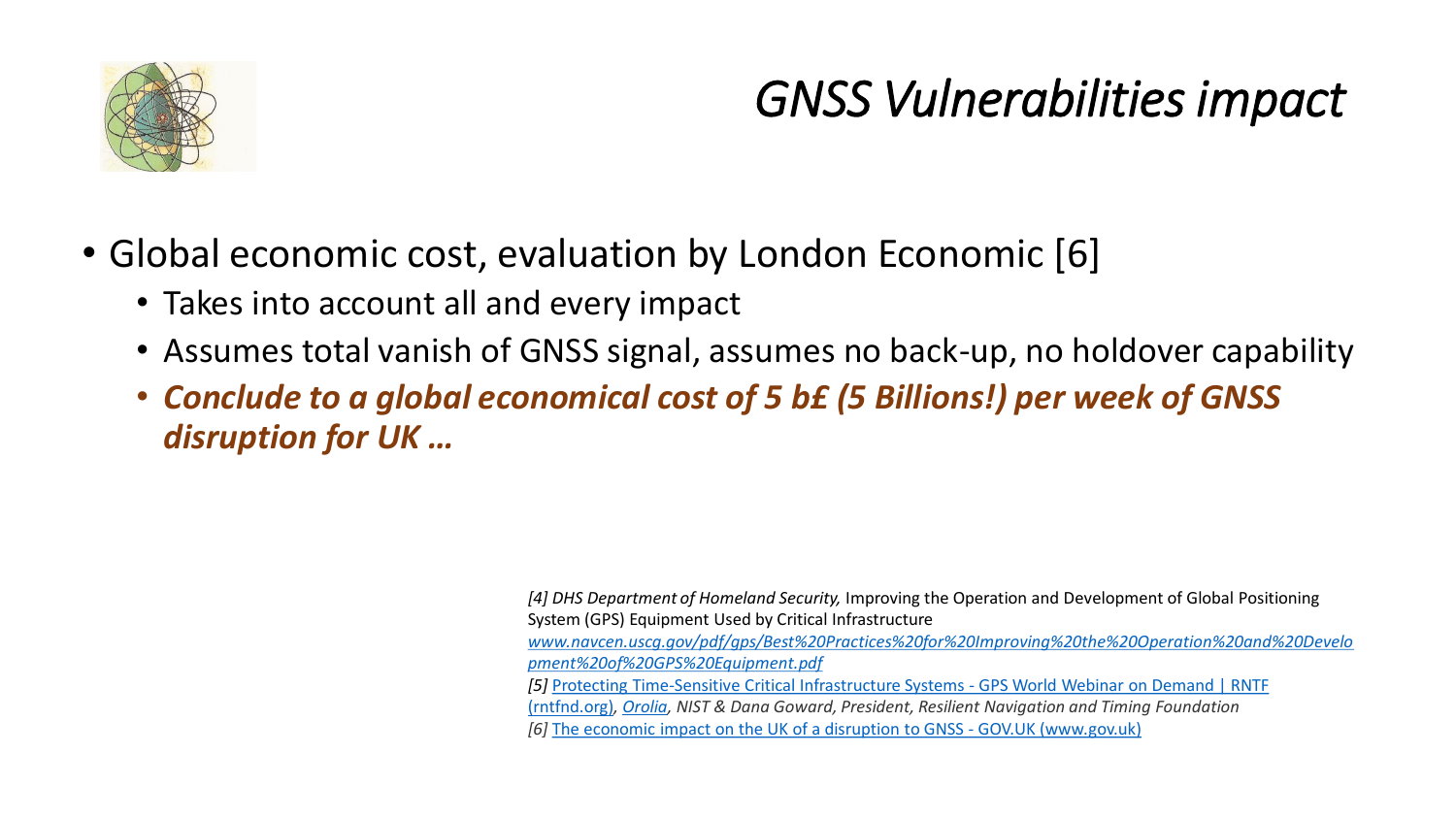

## *P N T improvement Strategies*

GNSS vulnerabilities apply at the level of the receiver and mainly at the antenna because of the GNSS signal low power

- $\triangleright$  fake signals, multipath,.. To be rejected by HW or SW
- ➢ Message authentication and recognition, anti spoofing SW, to be available to allow to « unuse » fake signal not rejected
- $\triangleright$  Augmentation data real time availability to improve accuracy and partially thrustability
- $\triangleright$  Intercomparison with a mesh receiver network to improve thrustability
- ➢GNSS-independent third party timing signal might be used as back-up / counter measure

Back up GNSS means back-up timing-source (alternative channel/GNSS independant) and/or improved resilience against cyber attempt of P N T corruption

*RNT, Resilient Navigation and Timing fundation maintain pression over Gvt institutions and provides guide and tools to improve P N T resilience* : . [GPS/GNSS Security, Backup and GPS Timing Alternatives | RNTF \(rntfnd.org\)](https://rntfnd.org/#wpcf7-f16536-p30471-o2)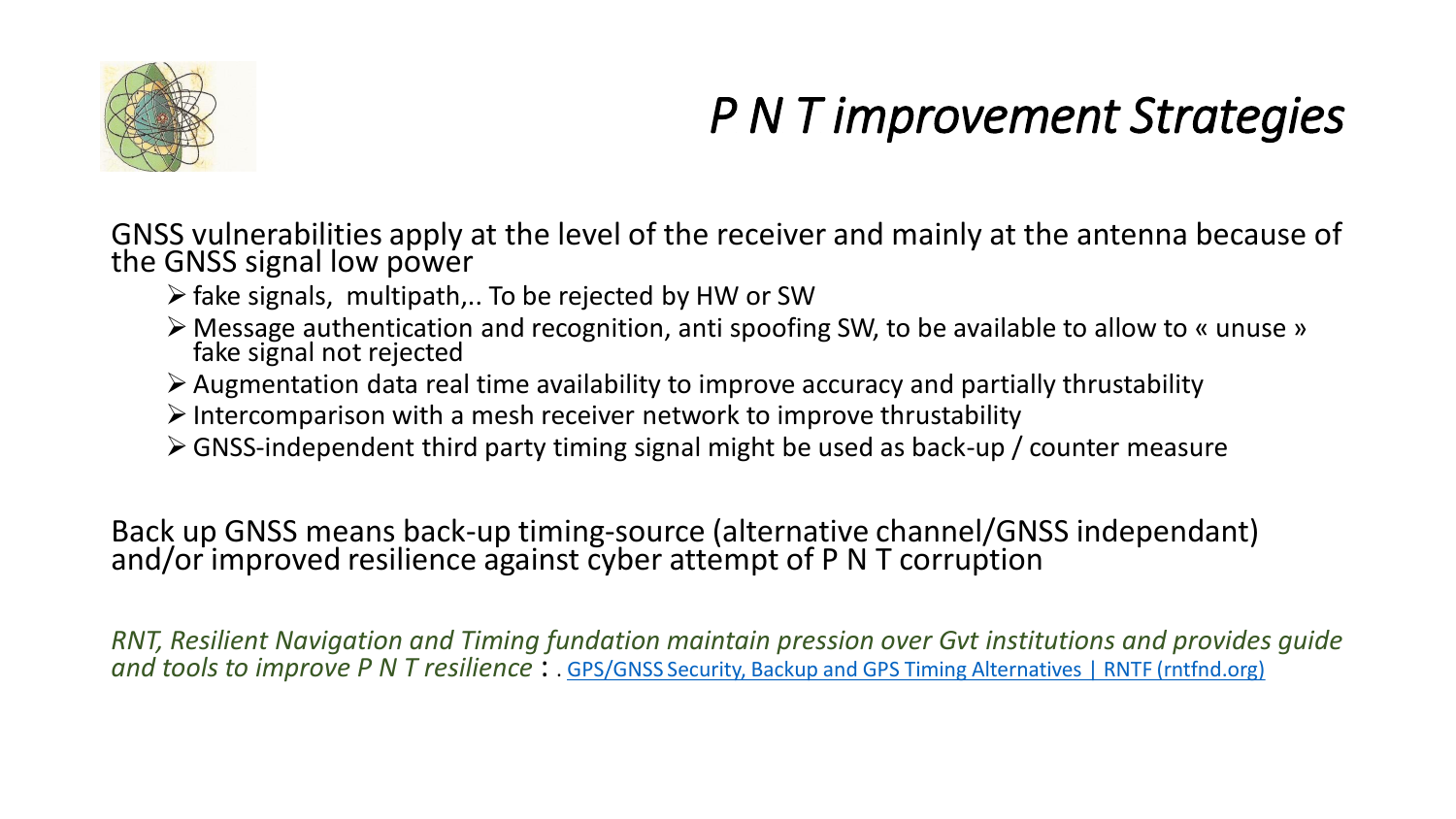### *GNSS-receivers back up strategies*

### **Ground-based RF**

-Pseudolite network (LOCATA, SuperGPS-type network -mobile 5G TDMA TDD signals -WWF **DCF77** in Europe -**eLORAN**





-multi-frequencies (L1, L5,..) -mulit-constellation -MEO GEO augmentation (WAAS, EGNOS, …) -**LEO**

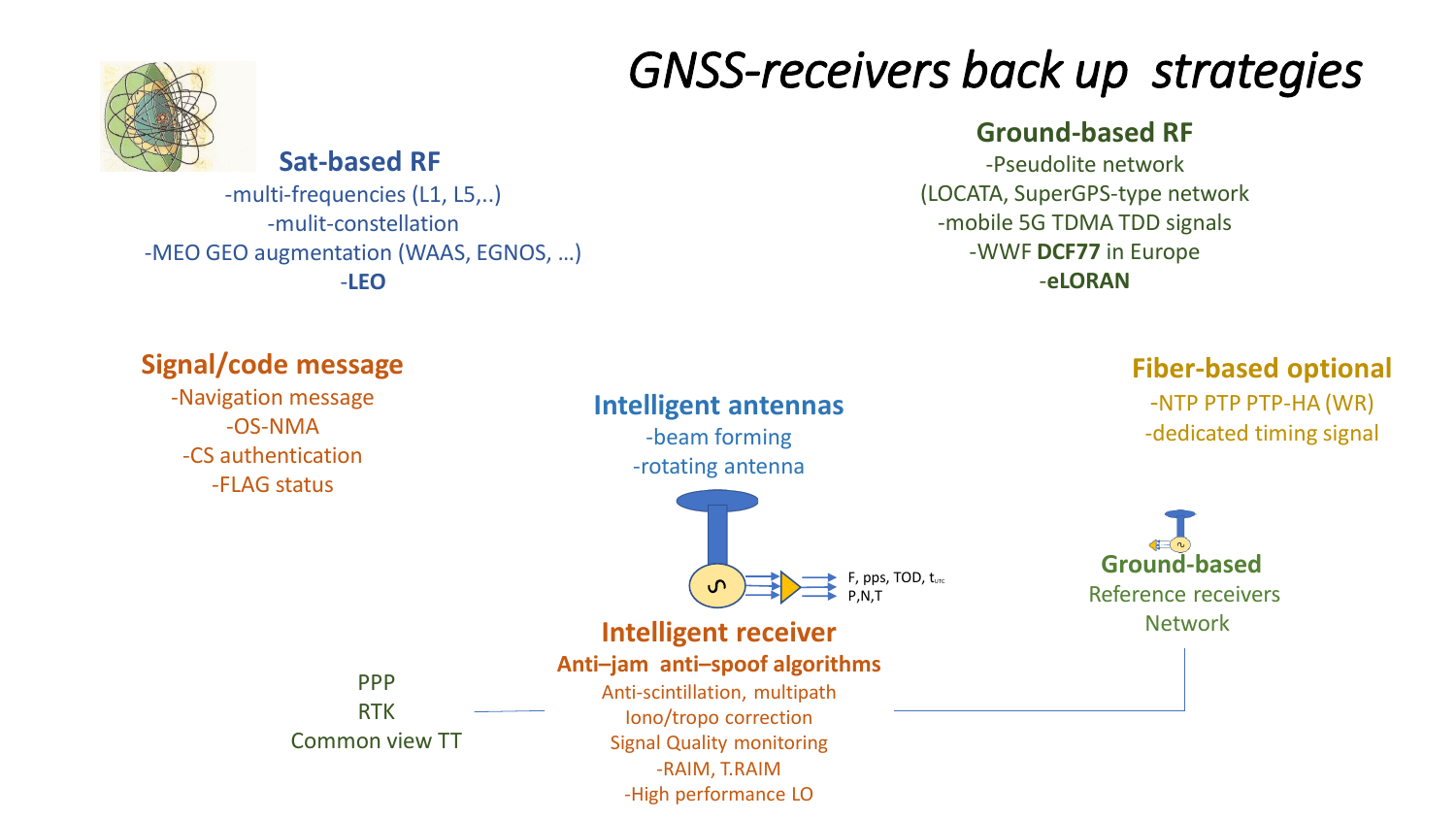

### *GNSS augmentation : EGNOS*

### **Proposed System Safety Architecture**



Identify biases in GNSS P N T information

Transmit correction data (generally post processing)

Correction data might be used in « real-time » by registered users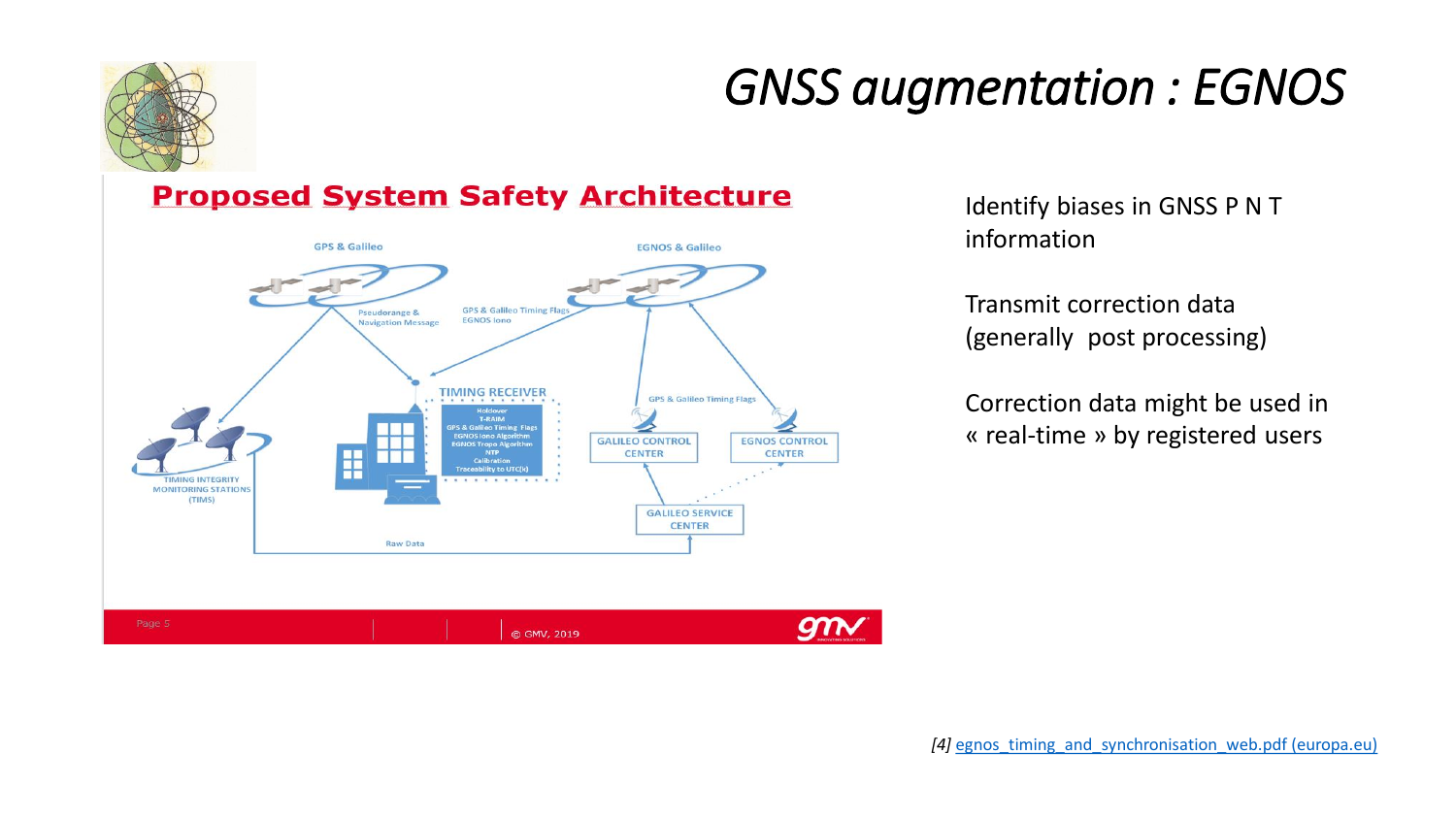

### *Ground-based GNSS back up*

- RF-based
	- PNT awared Pseudolite network
	- Modulated RF (long range), ie DCF 77
- Fiber-based
	- AM –based technologies
	- Protocol-based technologies : NTP / IEEE-1588 PTP / White Rabbit 1588 HA
	- Media support
		- Telecom Network
		- Data Center centric
		- OTN
		- Dark fiber

*[1] IEEE 1588 working group / current draft / IEEE 1588-2019 Draft Standard D1.6 20190906.doc [2] IEEE 1588 sub committee, , Securing Precision Time Protocol Networks Against Insider Threats, C. DeCusatis, ITU-T SG 15 Q13 contribution to IEEE 1588 security SC [3] IEEE-1588 release 2019, intégre l'option HA "high accuract", issue du White Rabbit et un \$ spécifique aux aspects sécurité IEEE 1588-2019 - [IEEE Standard for a Precision Clock Synchronization Protocol for Networked Measurement](https://standards.ieee.org/standard/1588-2019.html)  and Control Systems*

### GNSS alternative technologies

- *[4] LOCATA web site and white papers on [www.locata.com](http://www.locata.com/)*
- *[5] [www.tudelft.nl/en/ceg/about-faculty/departments/geoscience-remote-sensing/research/projects/supergps/](http://www.tudelft.nl/en/ceg/about-faculty/departments/geoscience-remote-sensing/research/projects/supergps/) [\[6\] https://white-rabbit.web.cern.ch/](https://white-rabbit.web.cern.ch/)*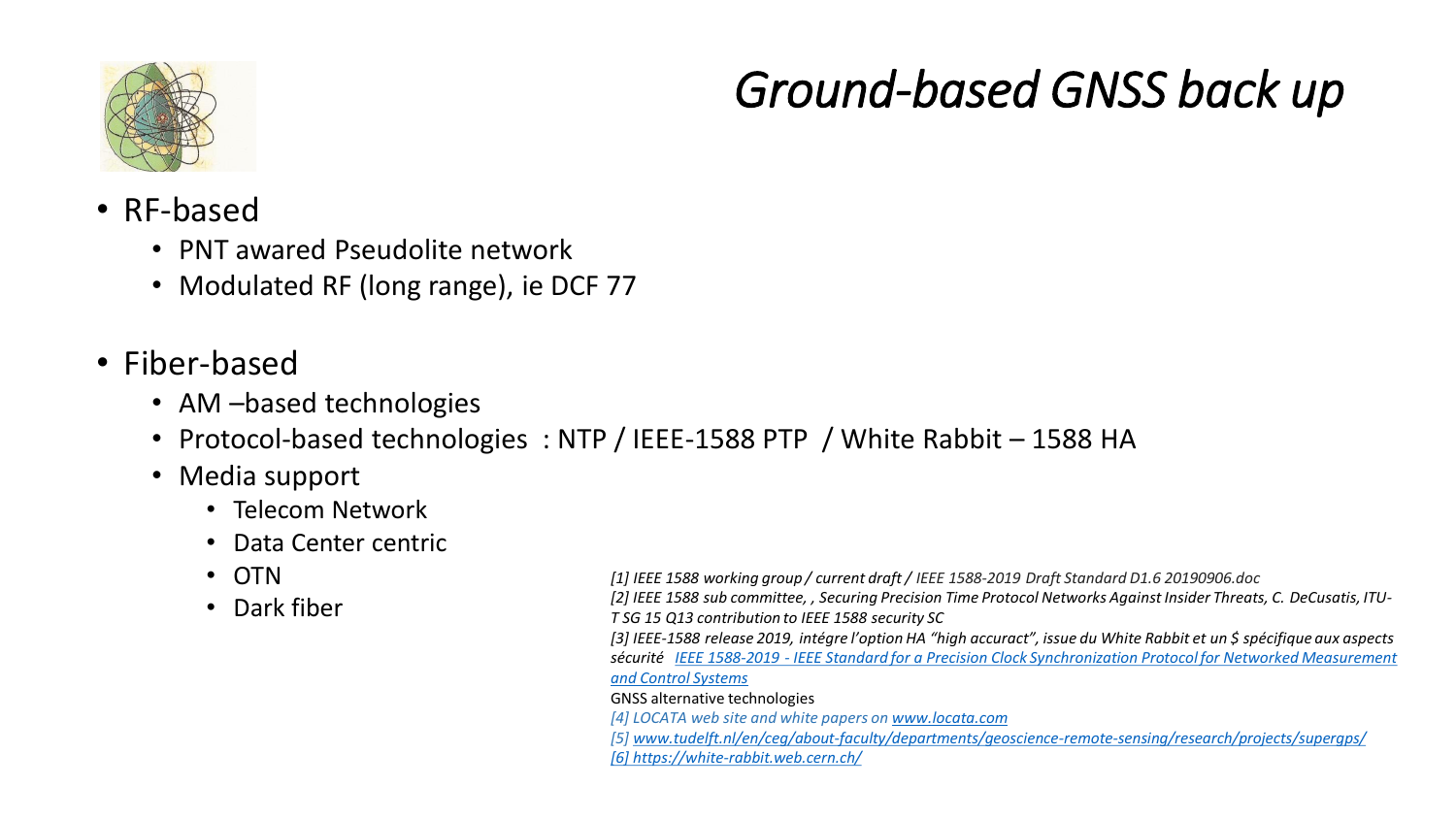

## *LEO-based GNSS back-up*

- LEO constellation under deployment
	- SpaceX-Starlink, Amazon-Kuiper, OneWeb, Telestar, CubeSat, NanoSat, constellation are under tremendous deployment
	- Some constellation aim to provide complete ground and sea coverage, with multiple application: communication, data exchange, with low power (distances are in the range 700- 1000 km, vs GEO (36000 km) and GNSS (# 25000km)
- LEO main target
	- Earth observation, Satellite-based communications , localization and rescue services
	- Internet access
		- *We will note that Bharti, one of the major key Internet acces provider and telecom operator in India is controlling 45% of the shares of OneWeb, and note the UK Gvt is controlling another 45 %.... ()*
- LEO PNT contribution
	- PNT on board LEO
		- Anti collision avoidance
		- Real time position and navigation / POD precise orbit determination

*[1] [www.oneweb.world/investors](http://www.oneweb.world/investors) "In 2020, OneWeb was acquired by the UK Govt. and the Bharti Group. The Government invested \$500m as did Bharti Global. In Jan, 2021, SoftBank and Hughes returned as equity investors with an additional \$400m. This took equity to \$1.4bn with no debt finance"*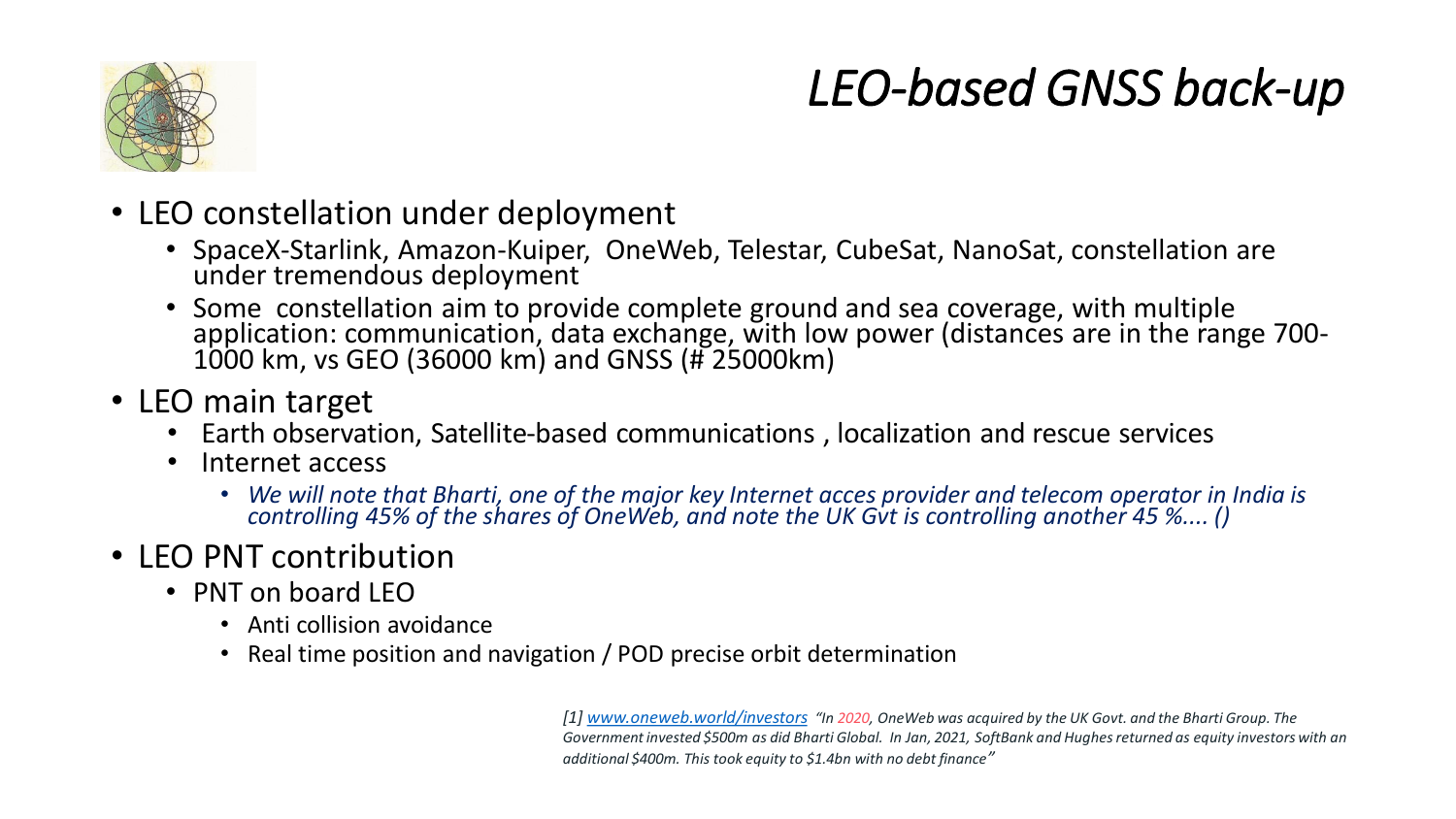

### *LEO in vision*

- LEO-based Communication and PNT functionnalities operates through a constellation of LEO satellites; global coverage requires a large number of spacecraft.
- [SpaceX](https://www.spacex.com/) is the most relevant example of a LEO Constellation. It is currently deploying an operational system call **[Starlink](https://www.starlink.com/)**. For **Starlink**, 422 satellites were in orbit as of late April 2020, and the company claims that it can begin offering commercial service this year 2021.
- Telesat, with a proposed initial constellation of 117 spacecraft and the potential to deploy more than  $500_{\mu\mu}$ .
- Amazon, has filed to launch 3,236 spacecraft in its Kuiper constellation, FCC approved : Amazon receives FCC approval for Project Kuiper satellite constellation [\(aboutamazon.com\)](https://www.aboutamazon.com/news/company-news/amazon-receives-fcc-approval-for-project-kuiper-satellite-constellation)
- OneWeb aims to deploy a constellation of # 500 units and claim to offer services in Communication, internet Access, and PNT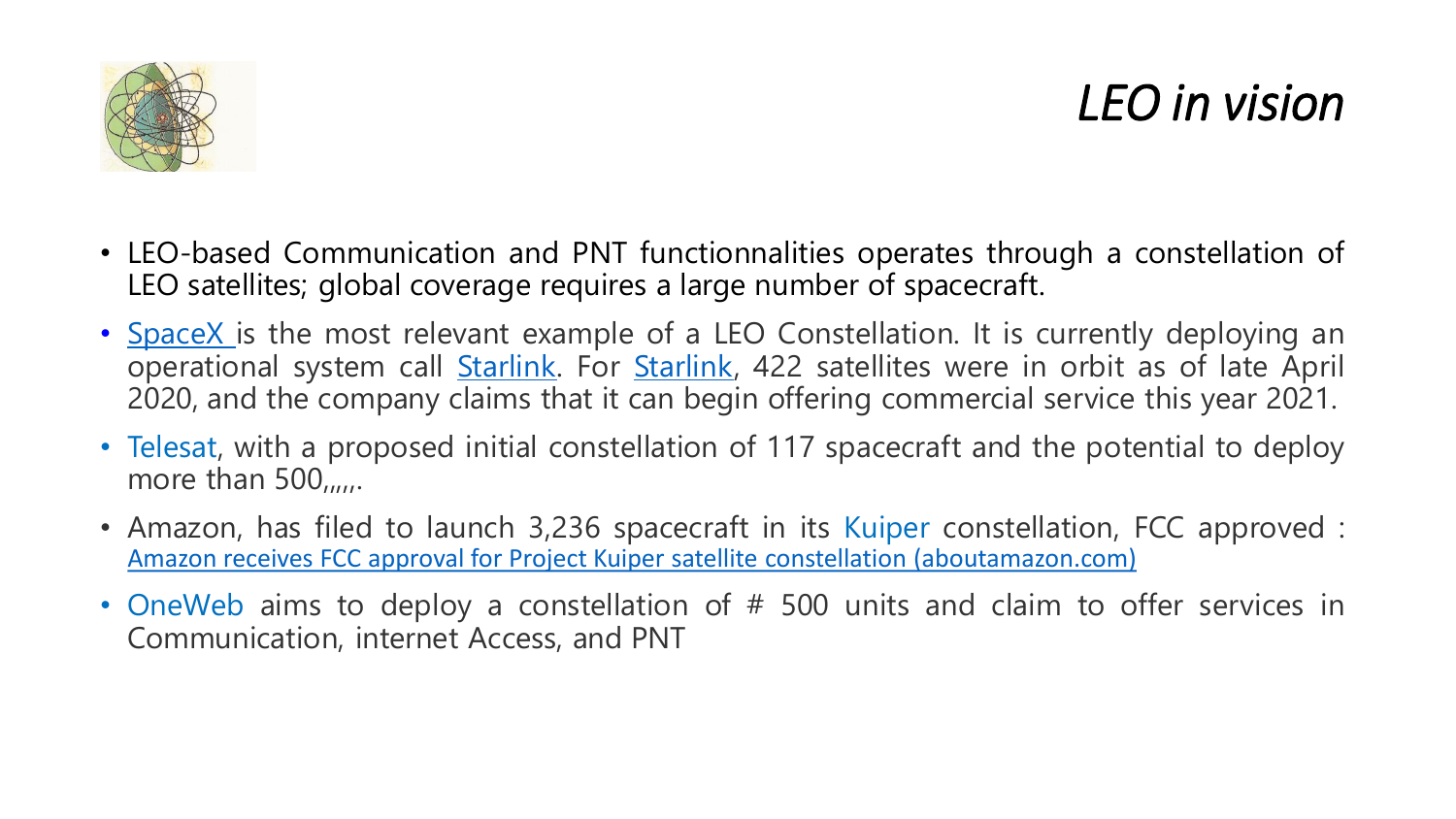

## *Road map GNSS back-up in US*

- VOLPE report : 2001 : first formal definition of GPS vulnerabilities and call for back up
	- [Draft Final Report \(uscg.gov\)](https://navcen.uscg.gov/pdf/vulnerability_assess_2001.pdf)
- GPS malfunction impact identification
- Critical Infrastructure (CI) identification, multiple contributions (NIST, Industry, agencies and department, …)
	- > Time critical infrastructure, PNT integrity identified as a critical issue
- DHS & DOT GNSS-back-up investigations
- Gvt decision on back-up GPS implementation
- DOT operation: 2018-2020
	- call for technologies, technologies identification, vendor selection
	- Selection of 11 vendors and technologies to be tested, based on multiple technologies (RF & microwave, LEO, fiber, RF area recognition
	- January 2021: release of first evaluation report (accuracy, disponibility, indoor/outdoor, fix/mobile?....: [U.S. DOT releases "Complementary Positioning, Navigation, and Timing \(PNT\) and GPS Backup](https://www.transportation.gov/briefing-room/us-dot-releases-complementary-positioning-navigation-and-timing-pnt-and-gps-backup)  Technologies Demonstration" Report to Congress | US Department of Transportation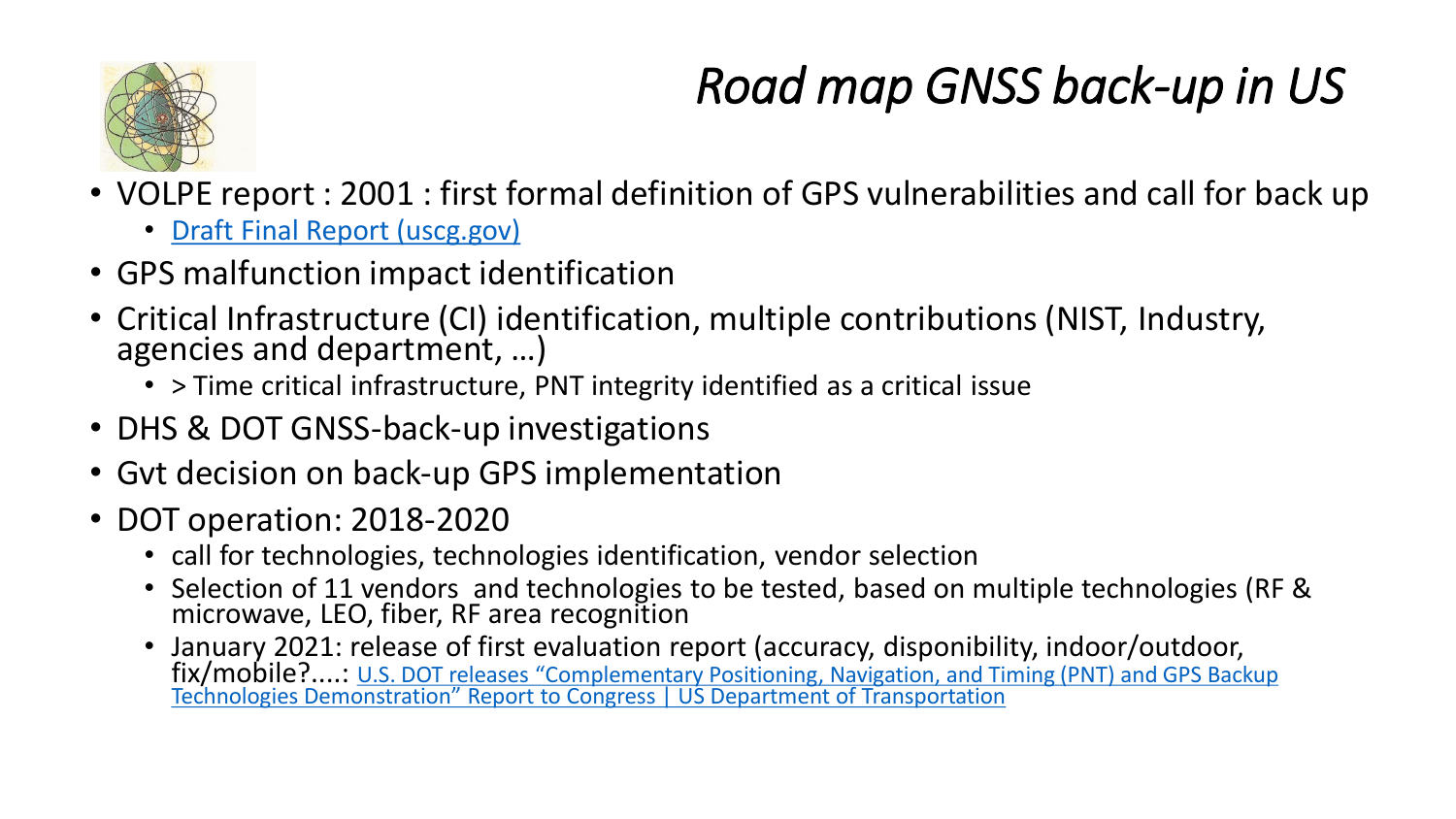

### *Road map GNSS back-up in US*

11 companies / various technologies selected for performance evaluation

- **Echo Ridge LLC** develops a way to determine position from **radio signals**.
- **Hellen Systems LLC** develop and deploy enhanced LORAN (**eLORAN). !!** (despite that LORAN-C infrastructure was dismounted 5//6 years ago in the US…)
- **NextNav LLC** provides encrypted signals and accurate positioning in three dimensions using **licensed spectrum and terrestrial transmitters**. (**LOCATA pseudolite-based type of solution**)
- **OPNT BV** distributes synchronized timing over existing fiber networks based on the **White Rabbit** protocol developed by the European Organization for Nuclear Research (CERN).
- **PhasorLab Inc.,** offers **high-precision carrier synchronization** technology that can be used to do time and frequency synchronization. determining position and centimeter-level target tracking. (*RF based)*
- **Satelles Inc**., uses the Iridium satellite constellation to provide strong, encrypted navigation signals that the firm said in 2016 would enable 20- to 50-meter unaided position accuracy and **microsecond timing**.
- **Serco, Inc.** is a global provider of air navigation services. focuses **on eLoran**.
- **Seven Solutions Sociedad Limitada** provides **time as a service**, remote timing monitoring, GPS jamming protection and solutions for **intra- and inter-datacenter** synchronization. (*fiber based solution, White Rabbit*)
- **Skyhook Holding Inc.**, uses Wi-Fi, GNSS and cell signals to locate devices, even if they are offline. *RF based solution*
- **TRX Systems** uses *sensor fusion and mapping algorithms* to provide real-time 3-D location and mapping within buildings and underground where GPS is not always available. (*RF based*)
- **Ursa Navigation Solutions Inc. (UrsaNav)** has developed an eLoran transmission system in cooperation with the Canadian firm Nautel. offers *eLoran equipment*.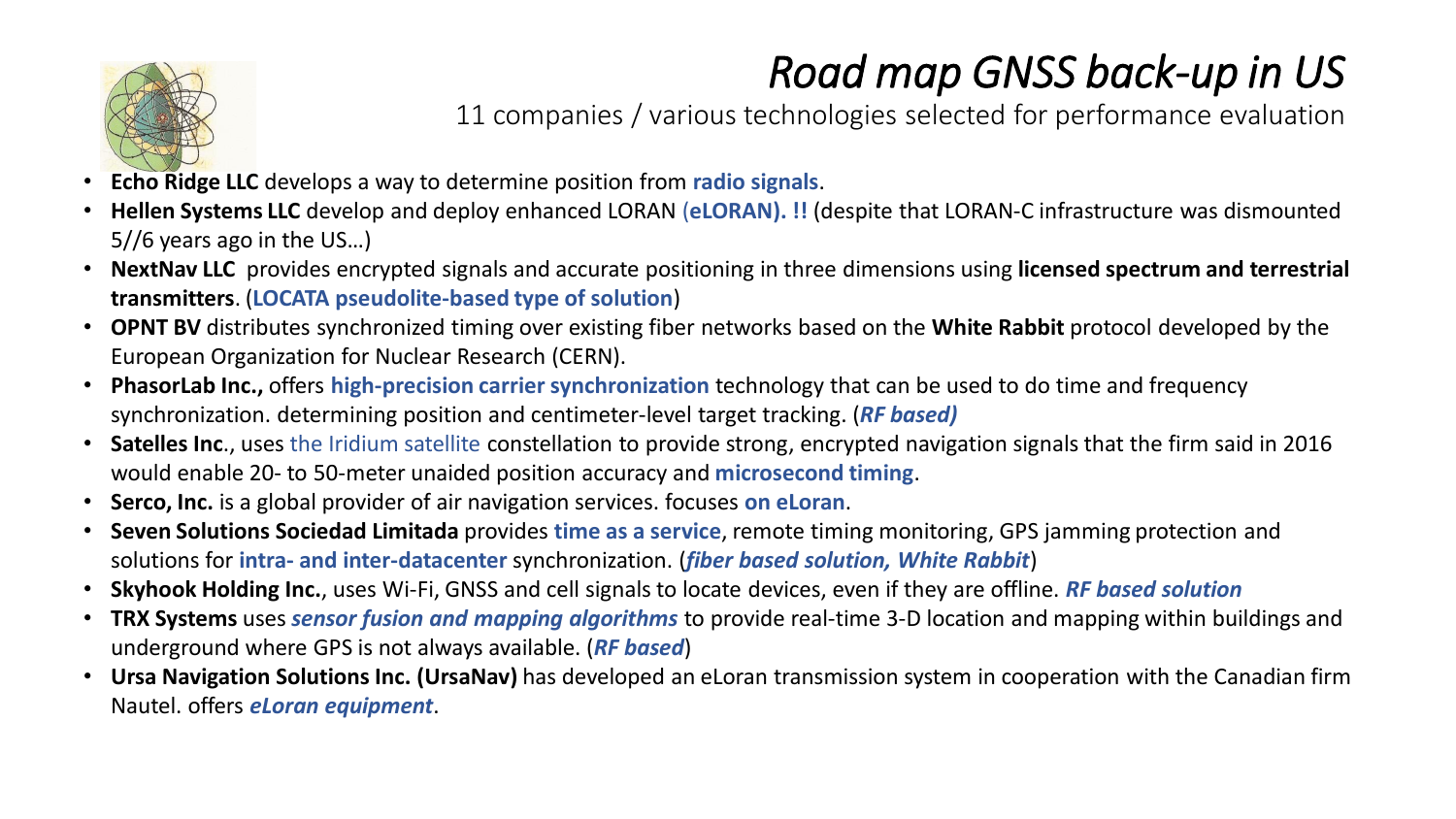

## *Road map GNSS back-up in US*

|                    |                                                               |             | <b>Timing Scenarios</b>      |                              |                      |                               | <b>Positioning Scenarios</b>                       |                                           |                               |                              |                         |
|--------------------|---------------------------------------------------------------|-------------|------------------------------|------------------------------|----------------------|-------------------------------|----------------------------------------------------|-------------------------------------------|-------------------------------|------------------------------|-------------------------|
| Vendor             | <b>PNT Technology</b>                                         | Demo Site   | 72-Hr Bench Static<br>Timing | <b>Static Outdoor Timing</b> | Static Indoor Timing | <b>Static Basement Timing</b> | Offset (eLORAN Timing)<br><b>Reference Station</b> | Positioning with Holds<br>Dynamic Outdoor | Static Outdoor<br>Positioning | Static Indoor<br>Positioning | Airborne 3D Positioning |
| <b>Echo Ridge</b>  | <b>LEO</b> commercial S-band<br>(2483.5 - 2500 MHz)           | LaRC        |                              |                              |                      |                               | N/A                                                |                                           | $\mathbf{x}$                  |                              |                         |
| <b>Hellen Sys</b>  | eLORAN terrestrial RF<br>(90-110 kHz)                         | <b>JBCC</b> | $\mathbf{x}$                 |                              |                      | $\boldsymbol{x}$              | $\mathbf{x}$                                       |                                           |                               |                              |                         |
| <b>NextNav</b>     | <b>UHF terrestrial RF</b><br>$(920 - 928 MHz)$                | LaRC        | $\mathbf{x}$                 | X                            | $\mathbf{x}$         | $\mathbf{x}$                  | N/A                                                | $\mathbf{x}$                              | $\mathbf{x}$                  | $\mathbf{x}$                 | $\mathbf{x}$            |
| <b>OPNT</b>        | fiber optic time service<br>(white rabbit PTP)                | LaRC        | $\mathbf{x}$                 |                              |                      |                               | N/A                                                |                                           |                               |                              |                         |
| PhasorLab          | 802.11 terrestrial RF<br>(2.4 GHz)                            | <b>JBCC</b> | $\mathbf{x}$                 | X                            | $\mathbf{x}$         |                               | N/A                                                | $\mathbf{x}$                              | $\mathbf{x}$                  |                              | $\mathbf{x}$            |
| <b>Satelles</b>    | <b>LEO</b> commercial L-band<br>$(1616 - 1626.5 \text{ MHz})$ | <b>JBCC</b> | $\boldsymbol{x}$             | X                            | $\mathbf{x}$         | $\boldsymbol{x}$              | N/A                                                |                                           | $\boldsymbol{x}$              |                              |                         |
| <b>Serco</b>       | <b>R-mode terrestrial RF</b><br>$(283.5 - 325$ KHz)           | <b>JBCC</b> |                              |                              |                      |                               | N/A                                                | $\mathsf{x}$                              | $\boldsymbol{x}$              |                              |                         |
| <b>Seven Solns</b> | fiber optic time transfer<br>(white rabbit PTP)               | LaRC        | $\mathbf{x}$                 |                              |                      |                               | N/A                                                |                                           |                               |                              |                         |
| <b>Skyhook</b>     | 802.11 terrestrial RF<br>(900 MHz, 2.4 & 5 GHz)               | LaRC        |                              |                              |                      |                               | N/A                                                | $\mathbf{x}$                              | $\mathbf{x}$                  | $\mathbf x$                  | $\mathbf{x}$            |
| <b>TRX</b>         | UWB & IMU map matching<br>$(3.1 - 5 GHz)$                     | LaRC        |                              |                              |                      |                               | N/A                                                | $X^*$                                     | $\mathbf{x}$                  | $\mathbf{x}$                 |                         |
| <b>UrsaNav</b>     | eLORAN terrestrial RF<br>(90 - 110 kHz)                       | <b>JBCC</b> | $\mathbf{x}$                 |                              | $\mathbf{x}$         | $\boldsymbol{\mathsf{x}}$     | X                                                  |                                           |                               |                              |                         |
| GPS (SPS PS)       | MEO government L-band<br>(1575, 1227, 1176 MHz)               | All         | $\boldsymbol{x}$             | X                            |                      |                               | $\boldsymbol{x}$                                   | $\boldsymbol{x}$                          | $\boldsymbol{x}$              |                              | $\mathbf{x}$            |

Initial conclusion after 1 year test of these various technologies, published in Hanuary 2021:[]

« *The report called for an architecture that include signals from space in L-band, terrestrial broadcast in the ultra high frequency (UHF) and low frequency (LF) spectra, and a fiber backbone to synchronise and feed precise time to terrestrial transmitters"* .

 $\bullet$   $\lceil \rceil$ 

\*static holds only

 $N/A$ Technology incompatible with scenario definition Key:

*Tableau 1: Scenarios de tests P.N.T. menés par DoT*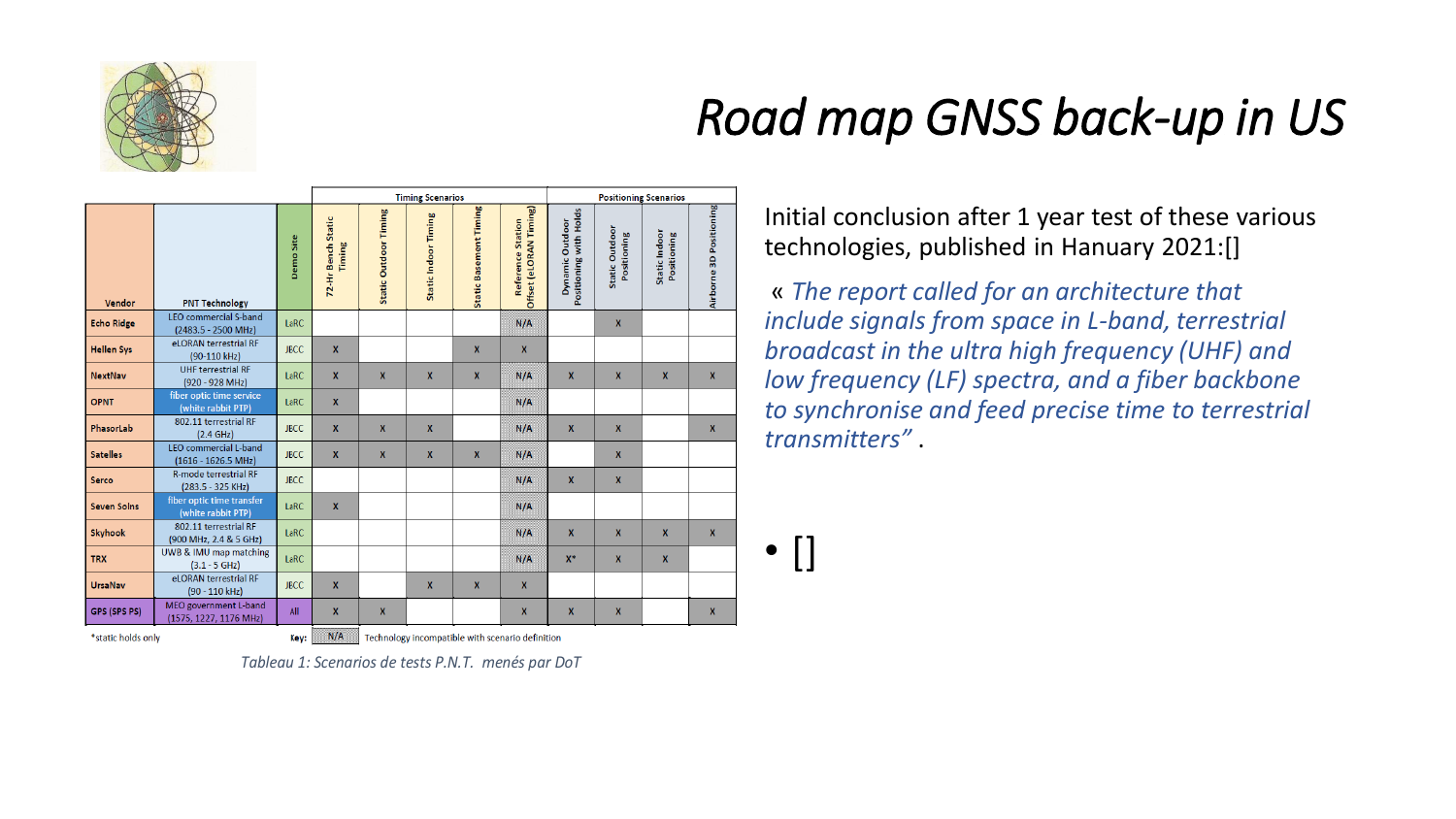

### *Road map GNSS back-up in US : P N T options & main results*

| <b>Vendor UE</b>                      | Slope<br>(ns/hr) | <b>Median</b><br>(ns) | <b>SD</b><br>(ns) | <b>Max Deviation</b><br>(ns) | 95th Percentile<br>$( . )$ (ns) |  |  |  |  |  |  |
|---------------------------------------|------------------|-----------------------|-------------------|------------------------------|---------------------------------|--|--|--|--|--|--|
| Hellen $\delta$                       | 0.095            | 82.08                 | 38.24             | 215.12                       | 114.47                          |  |  |  |  |  |  |
| NextNav §                             | 0.16             | 6.88                  | 9.52              | 63.45                        | 22.03                           |  |  |  |  |  |  |
| OPNT <sub>1</sub>                     | 0.014            | 0.053                 | 0.99              | 4.07                         | 1.88                            |  |  |  |  |  |  |
| OPNT <sub>2</sub>                     | 0.0045           | 0.087                 | 0.062             | 1.43                         | 0.15                            |  |  |  |  |  |  |
| PhasorLab                             | 0.0072           | 1.35                  | 4.46              | 23.33                        | 9.40                            |  |  |  |  |  |  |
| Satelles SecureSync1-Rb<br>$(Ch2A)$ § | 0.34             | $-39.72$              | 118.85            | 698.25                       | 243.57                          |  |  |  |  |  |  |
| Satelles EVK2-Rb (Ch3A) §             | $-0.42$          | 25.44                 | 30.89             | 91.63                        | 75.47                           |  |  |  |  |  |  |
| Satelles EVK2-OCXO<br>$(Ch4A)$ §      | 0.00020          | 34.25                 | 40.87             | 208.72                       | 107.38                          |  |  |  |  |  |  |
| <b>Seven Solutions</b>                | 0.00030          | 0.014                 | 0.052             | 0.55                         | 0.10                            |  |  |  |  |  |  |
| UrsaNav §                             | 0.57             | $-35.48$              | 37.81             | 171.46                       | 94.93                           |  |  |  |  |  |  |

Table 58, Scenario 1: 72-Hour Bench Static Timing Statistical Results

§ Indicates that detrending was necessary and performed.

*Tableau 1: comparaison 72H timing statique LORAN, RF, LEO, Fibre*

- Basic/initial P N T performances characterization
	- Sub-ns level time synchronisation obtained through fiber
	- Sub-us time synchronisation obtained from LEO
		- Onboard POD accuracy limitations?
		- Doppler limitations ?
	- Results on P and N comparison are also available. Please Consult full report t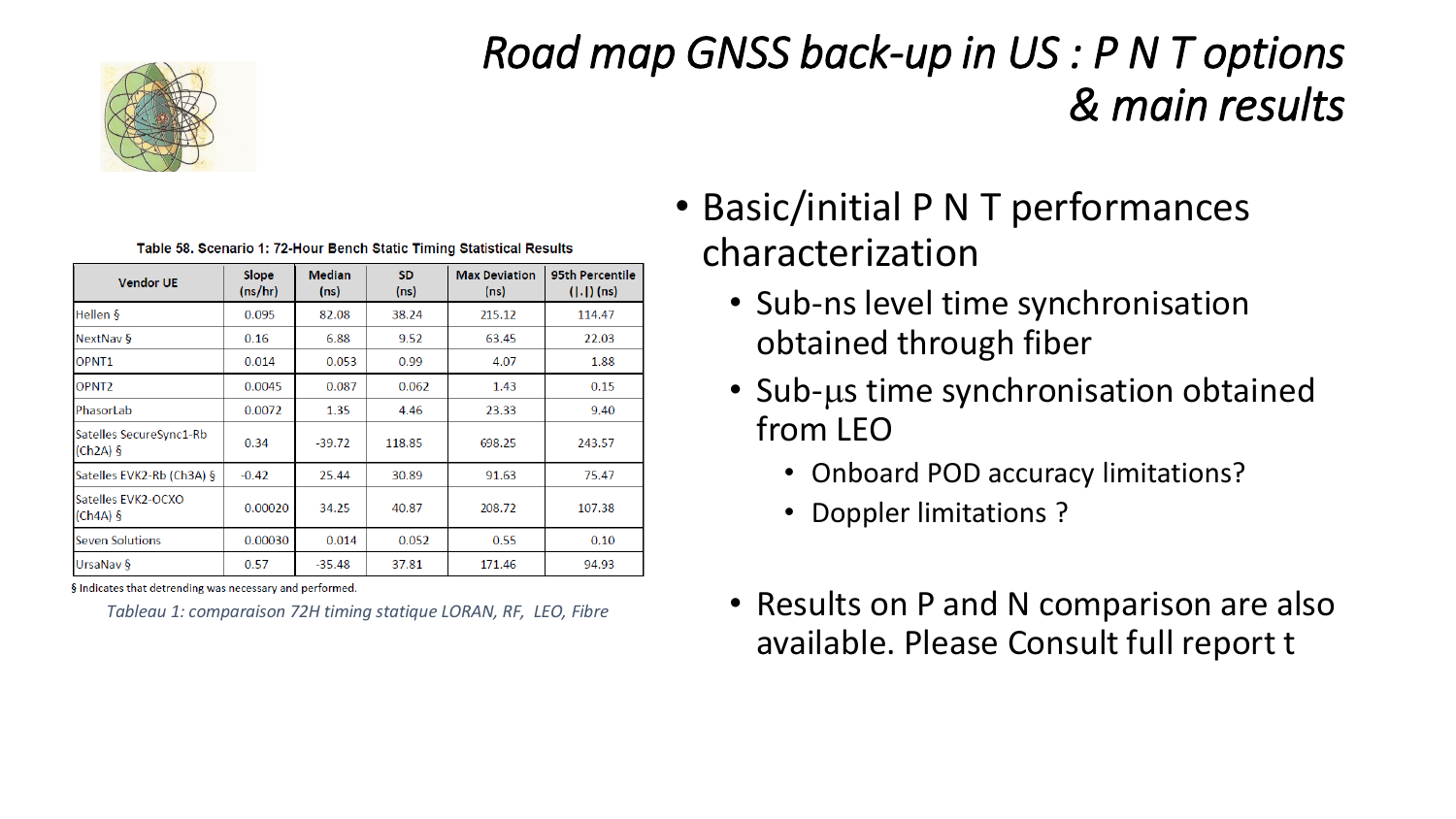

# *GNSS back-up actions in UK*

- Because of Brexit, UK Gvt commit on « independant PNT »
- UK Gvt does not want to « lease » PNT capacity from a foreign vendor for critical applications (military, defense, infrastructures,…)
- UK Gvt engage two main actions related to PNT « world-wide autonomy »
	- The SBPP, **S**pace **B**aced **P**NT **P**rogram: [Space Based PNT Programme](https://www.gov.uk/guidance/space-based-pnt-programme) GOV.UK (www.gov.uk)

Aiming to combine Up to date technologies, MEO/GEO,.. to perform:

- feasability, demonstration,...under scope of National Timing Centre programme, include application sectors telecommunications, energy, autonomy, finance, smart factories, sensors, the Internet of Things (IoT), broadcast, health, space, and transport including rail, road, aviation, maritime.
- **Support and enable industry-led innovation** for resilient time, frequency and synchronisation (TFS) including, products, services and end user applications
- Develop a TFS ecosystem and capability for all relevant industries and **critical national infrastructure**
- **UK Gvt took partial control of OneWeb** (45% UK Gvt, 45% Bharti) target telecom & PNT services:

[Network | OneWeb](https://www.oneweb.world/network) \ Position Navigation & Timing

" OneWeb's first generation system is being used to develop an innovative and accurate timing capability in a project with the UK-based space hub Satellite Applications Catapult that requires no satellite changes and minimal ground network modification. OneWeb intends to introduce PNT capabilities on subsequent generations of satellites, to complement existing services, and to<br>www.oneweb.world/investors provide additional global resilience for this critical infrastructure provide additional global resilience for this critical infrastructure *[www.oneweb.world/investors](http://www.oneweb.world/investors)*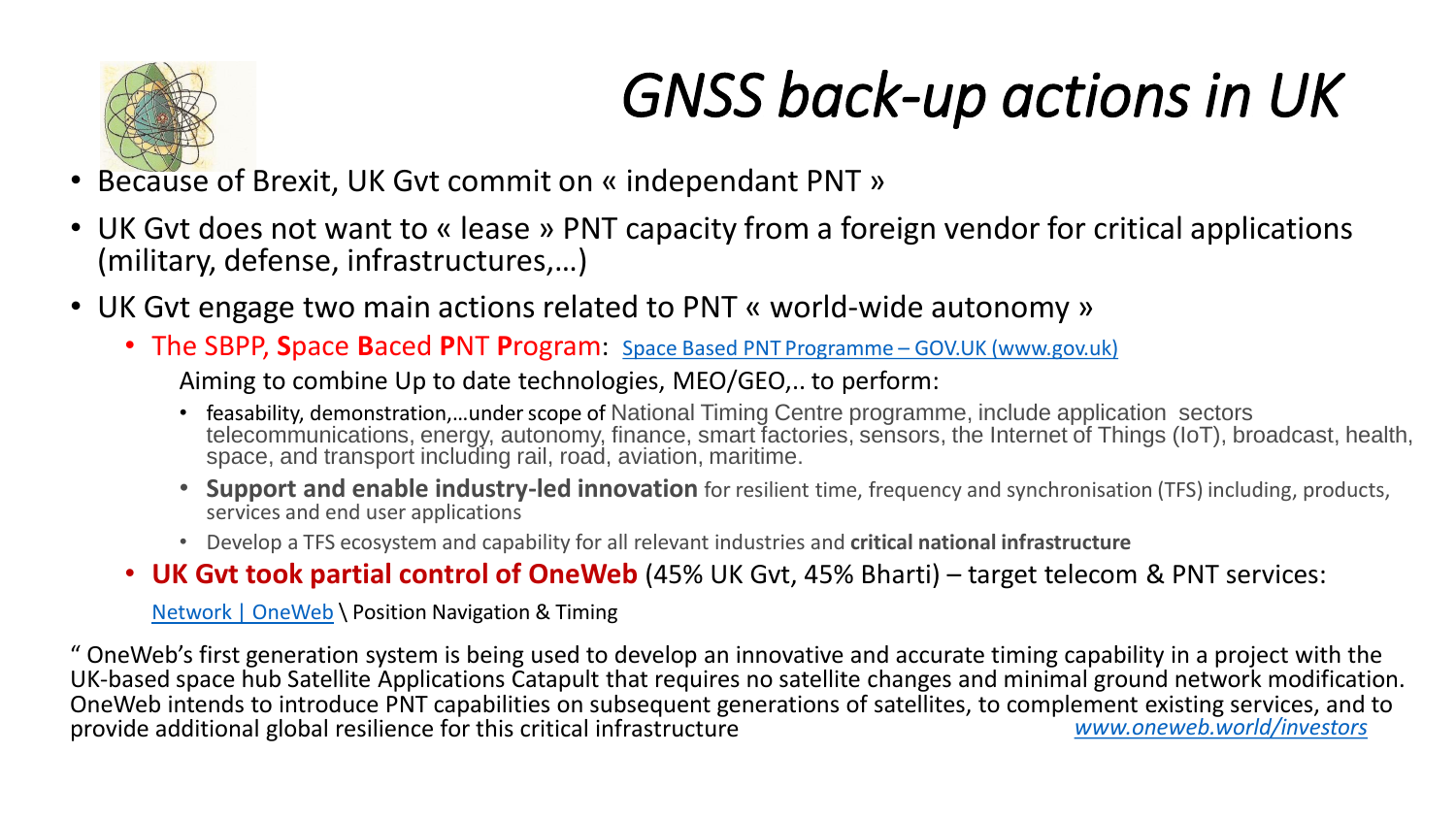

## *What's in Europe and France*

- Europe still hasn't learned its lesson.
	- *Despite its definition of Critical Infrastructure and care recommendations, Europe is still blinded by the Galileo Program, and hide any action on GNSS-back up, either fiber-based or LEO-based, aside preliminary feasibility program such as Clonets , Demetra, …, all "Galileo-only centric"*
- France still hasn't learned its lesson.
	- *Despite the activities of major laboratories devoted to Time & Frequency, such as Syrte and Femto-ST, despite efforts on information and the sensibilization about time criticality, France has dismantled LORAN infrastructure, is still blinded by the Galileo Program, and has no action on secure time transfer, aside the attempt made by private sector SCPTime, delivering only, so far, mainly secured NTP, even if some people, like Thierry Breton, start asking for deployment of an independent LEO constellation devoted to Internet link:* [Pour Thierry Breton, l'UE doit avoir sa propre constellation de satellites pour l'internet haut débit \(usine-digitale.fr\)](https://www.usine-digitale.fr/editorial/pour-thierry-breton-l-ue-doit-avoir-sa-propre-constellation-de-satellites-pour-l-internet-haut-debit.N981916)
- *When can we expect a real acknowledgement of the risks encountered by most of our systems, including highly sensitive and potentially highly impacting, of time criticality in Critical Infrastructure…*
- *Technologies are available (fiber, LEO,…) we just need and wait for vision and decisions…*

*[1][www.rime.inrim.it/H2020-Demetra/project-overview](http://www.rime.inrim.it/H2020-Demetra/project-overview) [2] [www.clonets.eu;](http://www.clonets.eu/) CLONETS report and deliverable*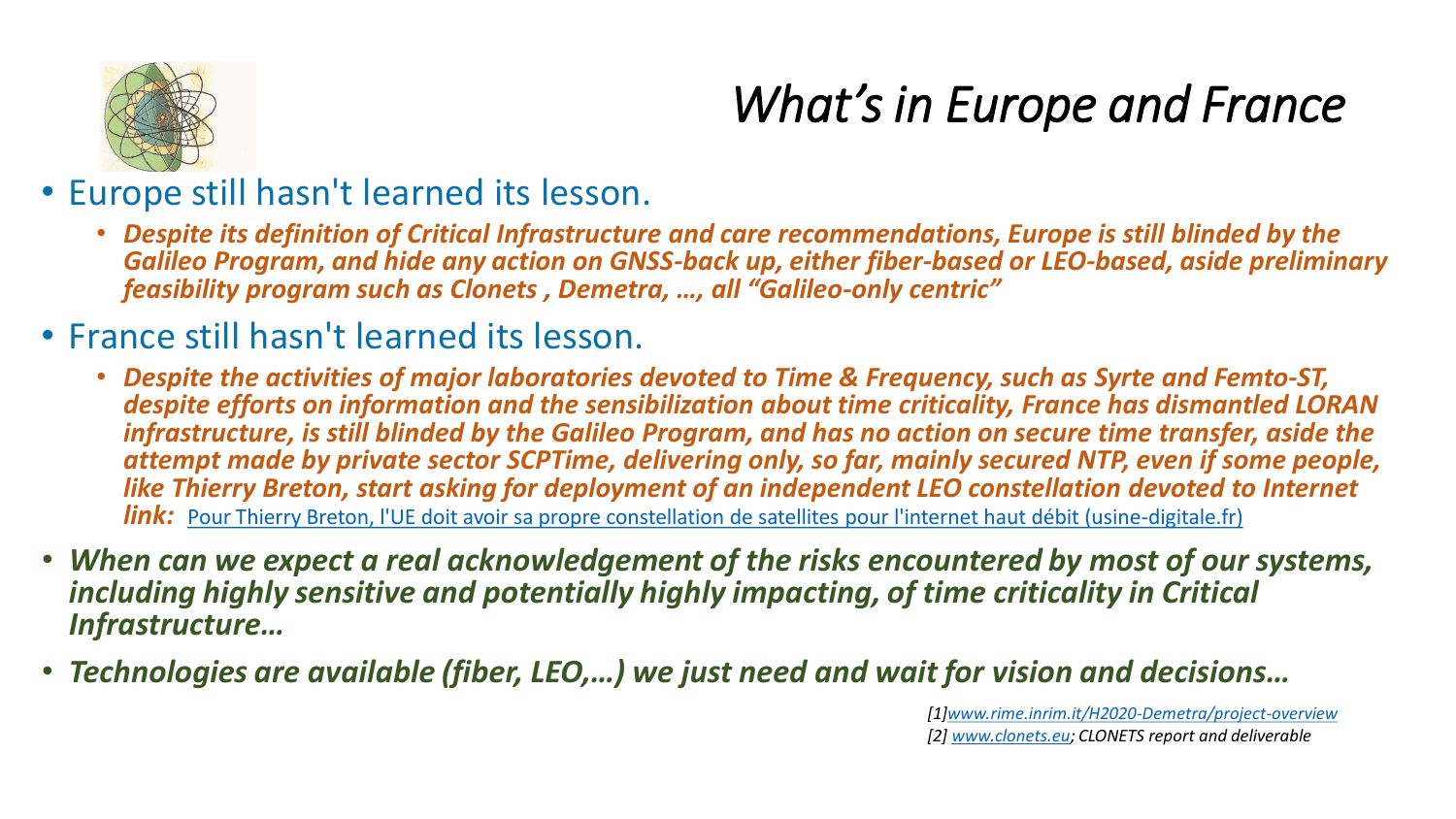

### *Mitigation of GNSS vulnerabilities conclusion and propositions*

- GNSS vulnerabilities must be acknowledged, Critical Infrastructure to be protected. Time thrustability and availability is Key. *GNSS-back need to be implemented*
- Back-up should be fully technology independent
- *More resilient receivers*: GNSS receivers manufacturer should implement anti-spoofing tool (HW, SW, NMA, T-RAIM, intelligent antennas, …) and alternative time source:
	- NMA to be available, GNSS augmentation data to be available
	- fiber-based (PTP, PTP.HA), through network of synchronized offices (DC, Telecom, ...)
	- local area Pseudolite network (LOCATA type), LW (ie DCF 77) regional area coverage (#3000km)
	- Ground reference GNSS receivers network "sensors" should be deployed, paving a meshed timing network
- *Hybridation of time reference link à receiver level : fiber, RF, LEO:*
- *PNT awared LEO constellation to be deployed* : world wide, nation wide
	- Augmentation data (ie EGNOS) should be available in real time, to feed LEO, through GEM MEO sat or internet link from ground
	- LEO sat must be equipped with on board high accuracy real time PNT intelligence
- *TaaS concept should be deployed*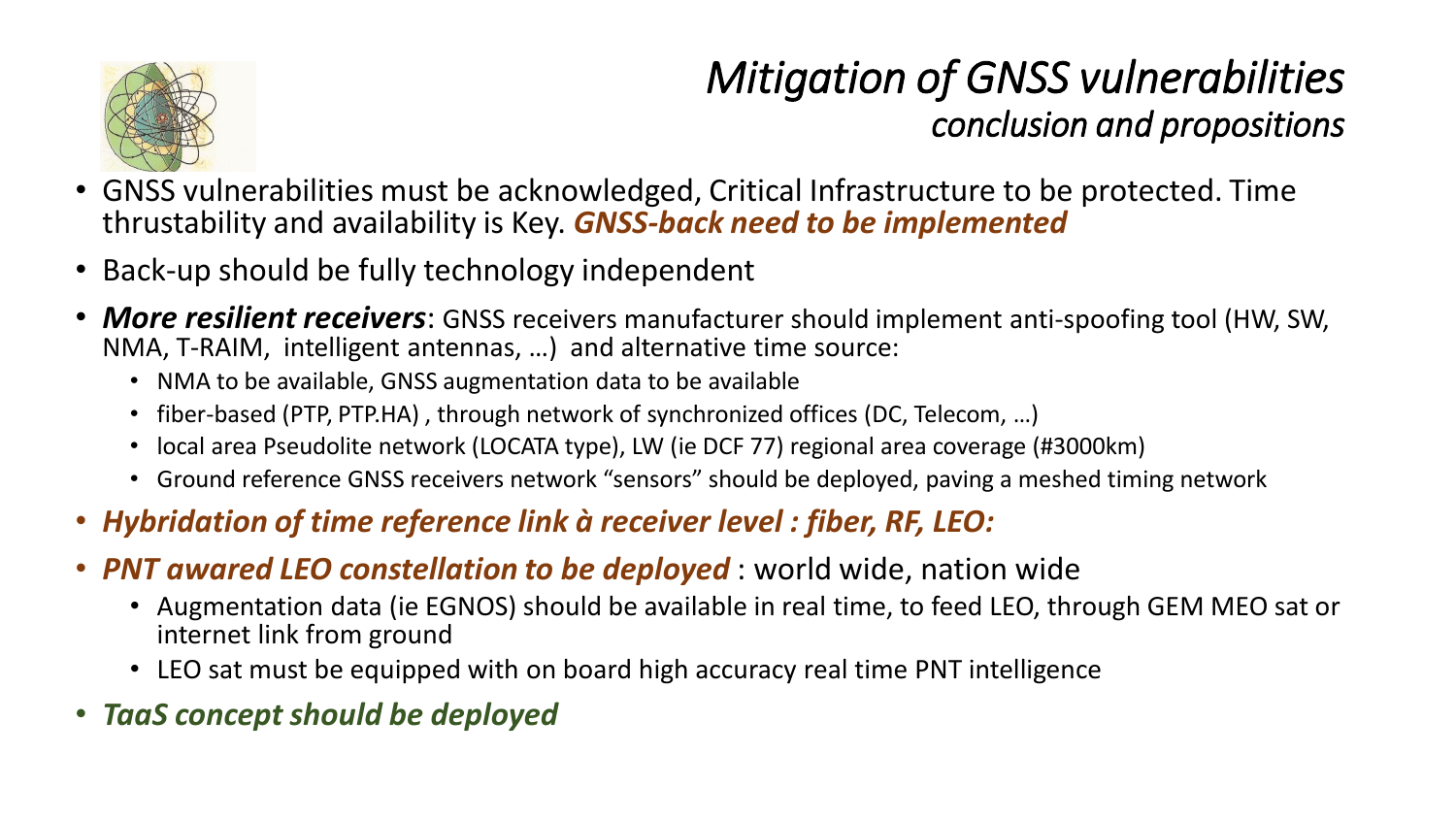

### *PNT hybridation*



*Do not hesitate to consult AubryConseil to buid your GNSS back-up strategy*